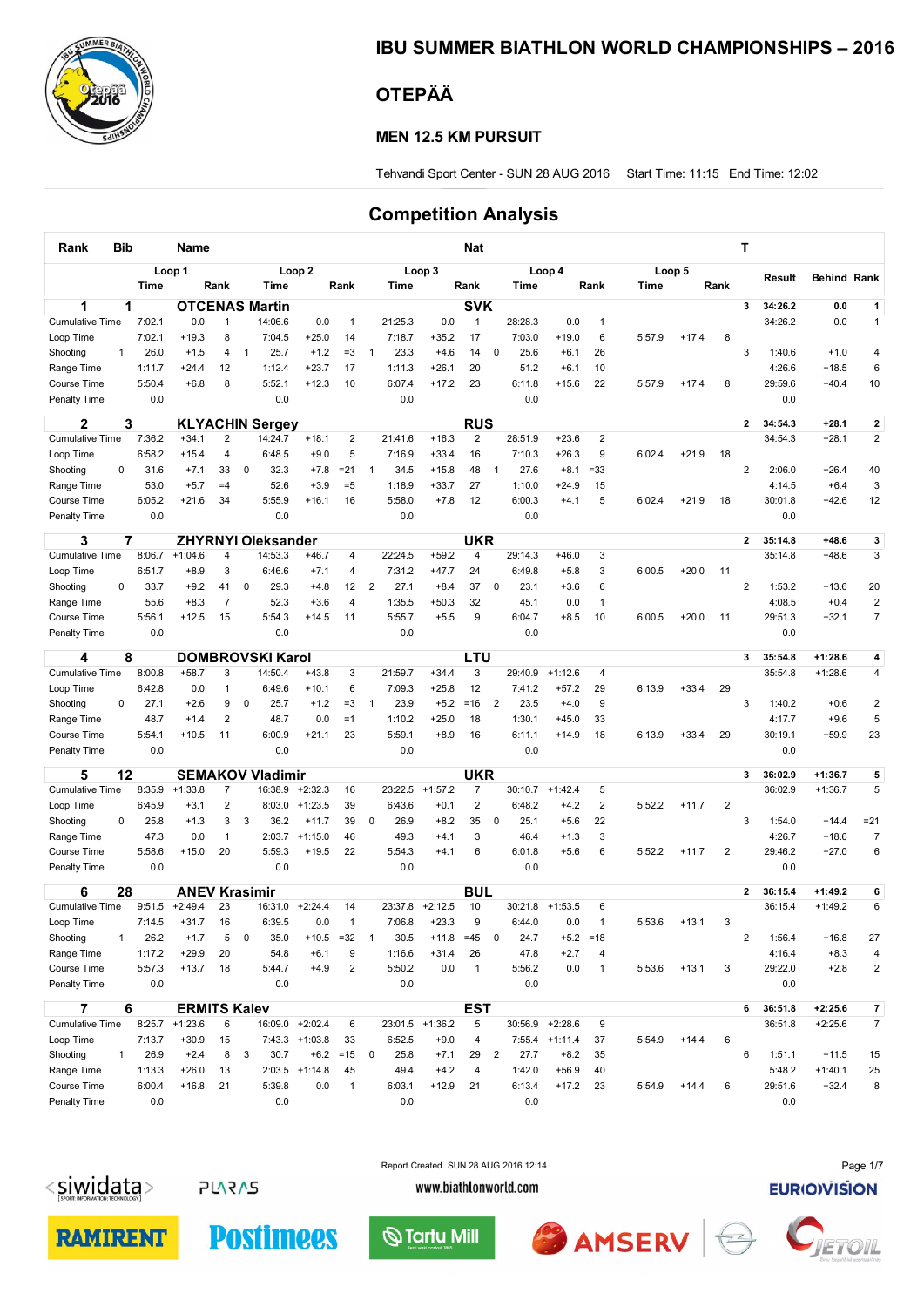| Rank                                | Bib            |                  | <b>Name</b>                     |          |                |                                  |                        |                     |                |                   |                      | <b>Nat</b>           |                |                   |                                |                |        |         |      | т              |                    |                        |              |  |  |  |  |  |  |
|-------------------------------------|----------------|------------------|---------------------------------|----------|----------------|----------------------------------|------------------------|---------------------|----------------|-------------------|----------------------|----------------------|----------------|-------------------|--------------------------------|----------------|--------|---------|------|----------------|--------------------|------------------------|--------------|--|--|--|--|--|--|
|                                     |                | <b>Time</b>      | Loop 1                          | Rank     |                | Time                             | Loop <sub>2</sub>      | Rank                |                |                   | Loop 3               |                      |                | <b>Time</b>       | Loop 4                         | Rank           |        | Loop 5  | Rank |                | Result             | <b>Behind Rank</b>     |              |  |  |  |  |  |  |
|                                     |                |                  |                                 |          |                |                                  |                        |                     |                | Time              |                      | Rank                 |                |                   |                                |                | Time   |         |      |                |                    |                        |              |  |  |  |  |  |  |
| 8<br><b>Cumulative Time</b>         | 10             | 9:03.0           | <b>KAZAR Matei</b><br>$+2:00.9$ | 10       |                | 16:29.4                          | $+2:22.8$              | 12                  |                | 24:05.0           | $+2:39.7$            | <b>SVK</b><br>16     |                | 30:58.5           | $+2:30.2$                      | 10             |        |         |      | 4              | 36:52.9<br>36:52.9 | $+2:26.7$<br>$+2:26.7$ | 8<br>8       |  |  |  |  |  |  |
| Loop Time                           |                | 7:18.0           | $+35.2$                         | 18       |                | 7:26.4                           | $+46.9$                | 23                  |                | 7:35.6            | $+52.1$              | $=27$                |                | 6:53.5            | $+9.5$                         | $\overline{4}$ | 5:54.4 | $+13.9$ | 5    |                |                    |                        |              |  |  |  |  |  |  |
| Shooting                            | $\mathbf{1}$   | 29.0             | $+4.5$                          | $=17$    | $\mathbf{1}$   | 36.3                             | $+11.8$                | $=40$               | $\overline{2}$ | 30.5              | $+11.8$              | $=45$                | $\mathbf 0$    | 24.7              | $+5.2$                         | $=18$          |        |         |      | $\overline{4}$ | 2:00.5             | $+20.9$                | $= 35$       |  |  |  |  |  |  |
| Range Time                          |                | 1:14.7           | $+27.4$                         | 17       |                | 1:23.1                           | $+34.4$                | 26                  |                | 1:42.0            | $+56.8$              | 41                   |                | 47.9              | $+2.8$                         | 5              |        |         |      |                | 5:07.7             | $+59.6$                | 14           |  |  |  |  |  |  |
| Course Time                         |                | 6:03.3           | $+19.7$                         | 29       |                | 6:03.3                           | $+23.5$                | 26                  |                | 5:53.6            | $+3.4$               | 5                    |                | 6:05.6            | $+9.4$                         | 11             | 5:54.4 | $+13.9$ | 5    |                | 30:00.2            | $+41.0$                | 11           |  |  |  |  |  |  |
| <b>Penalty Time</b>                 |                | 0.0              |                                 |          |                | 0.0                              |                        |                     |                | 0.0               |                      |                      |                | 0.0               |                                |                |        |         |      |                | 0.0                |                        |              |  |  |  |  |  |  |
| 9                                   | 15             |                  |                                 |          |                | <b>GRONMAN Tuomas</b>            |                        |                     |                |                   |                      | <b>FIN</b>           |                |                   |                                |                |        |         |      | 3              | 36:53.9            | $+2:27.7$              | 9            |  |  |  |  |  |  |
| <b>Cumulative Time</b>              |                | 9:22.1           | $+2:20.0$                       | 14       |                | 16:12.8                          | $+2:06.2$              | $\overline{7}$      |                | 23:27.2           | $+2:01.9$            | 8                    |                | 30:51.7           | $+2:23.4$                      | $\overline{7}$ |        |         |      |                | 36:53.9            | $+2:27.7$              | 9            |  |  |  |  |  |  |
| Loop Time                           | $\mathbf{1}$   | 7:15.1<br>30.4   | $+32.3$<br>$+5.9$               | 17<br>25 | 0              | 6:50.7<br>28.9                   | $+11.2$                | 8<br>$=9$           | $\mathbf{1}$   | 7:14.4<br>28.3    | $+30.9$<br>$+9.6$    | 14<br>42             | $\overline{1}$ | 7:24.5<br>26.4    | $+40.5$<br>$+6.9$              | 18<br>28       | 6:02.2 | $+21.7$ | 16   | 3              | 1:54.0             | $+14.4$                | $= 21$       |  |  |  |  |  |  |
| Shooting<br>Range Time              |                | 1:14.6           | $+27.3$                         | 16       |                | 53.7                             | $+4.4$<br>$+5.0$       | 8                   |                | 1:14.5            | $+29.3$              | 25                   |                | 1:16.3            | $+31.2$                        | $= 23$         |        |         |      |                | 4:39.1             | $+31.0$                | 9            |  |  |  |  |  |  |
| Course Time                         |                | 6:00.5           | $+16.9$                         | 22       |                | 5:57.0                           | $+17.2$                | 17                  |                | 5:59.9            | $+9.7$               | 18                   |                | 6:08.2            | $+12.0$                        | 13             | 6:02.2 | $+21.7$ | 16   |                | 30:07.8            | $+48.6$                | 15           |  |  |  |  |  |  |
| <b>Penalty Time</b>                 |                | 0.0              |                                 |          |                | 0.0                              |                        |                     |                | 0.0               |                      |                      |                | 0.0               |                                |                |        |         |      |                | 0.0                |                        |              |  |  |  |  |  |  |
|                                     |                |                  |                                 |          |                |                                  |                        |                     |                |                   |                      |                      |                |                   |                                |                |        |         |      |                |                    |                        |              |  |  |  |  |  |  |
| 10<br><b>Cumulative Time</b>        | 25             | 9:44.8           | $+2:42.7$                       | 20       |                | <b>SEMENOV Sergey</b><br>16:28.4 | $+2:21.8$              | 11                  |                | 23:30.7           | $+2:05.4$            | <b>UKR</b><br>9      |                | 30:52.0           | $+2:23.7$                      | 8              |        |         |      | 3              | 37:05.8<br>37:05.8 | $+2:39.6$<br>$+2:39.6$ | 10<br>10     |  |  |  |  |  |  |
| Loop Time                           |                | 7:11.8           | $+29.0$                         | $=12$    |                | 6:43.6                           | $+4.1$                 | 3                   |                | 7:02.3            | $+18.8$              | 5                    |                | 7:21.3            | $+37.3$                        | 14             | 6:13.8 | $+33.3$ | 28   |                |                    |                        |              |  |  |  |  |  |  |
| Shooting                            | 1              | 29.8             | $+5.3$                          | $= 21$   | 0              | 35.4                             | $+10.9$                | $=35$               | $\mathbf{1}$   | 25.1              | $+6.4$               | 24                   | $\mathbf{1}$   | 30.2              | $+10.7$                        | 39             |        |         |      | 3              | 2:00.5             | $+20.9$                | $= 35$       |  |  |  |  |  |  |
| Range Time                          |                | 1:15.8           | $+28.5$                         | 18       |                | 53.3                             | $+4.6$                 | $\overline{7}$      |                | 1:09.8            | $+24.6$              | 15                   |                | 1:17.5            | $+32.4$                        | 28             |        |         |      |                | 4:36.4             | $+28.3$                | 8            |  |  |  |  |  |  |
| Course Time                         |                | 5:56.0           | $+12.4$                         | 14       |                | 5:50.3                           | $+10.5$                | 5                   |                | 5:52.5            | $+2.3$               | 3                    |                | 6:03.8            | $+7.6$                         | 9              | 6:13.8 | $+33.3$ | 28   |                | 29:56.4            | $+37.2$                | 9            |  |  |  |  |  |  |
| <b>Penalty Time</b>                 |                | 0.0              |                                 |          |                | 0.0                              |                        |                     |                | 0.0               |                      |                      |                | 0.0               |                                |                |        |         |      |                | 0.0                |                        |              |  |  |  |  |  |  |
| 11                                  | 18             |                  |                                 |          |                | <b>PIDRUCHNYI Dmytro</b>         |                        |                     |                |                   |                      | <b>UKR</b>           |                |                   |                                |                |        |         |      | 6              | 37:11.4            | $+2:45.2$              | 11           |  |  |  |  |  |  |
| <b>Cumulative Time</b>              |                | 9:43.3           | $+2:41.2$                       | 19       |                | 16:23.1                          | $+2:16.5$              | 9                   |                | 24:13.2           | $+2:47.9$            | 18                   |                | 31:30.9           | $+3:02.6$                      | 15             |        |         |      |                | 37:11.4            | $+2:45.2$              | 11           |  |  |  |  |  |  |
| Loop Time                           |                | 7:25.3           | $+42.5$                         | 24       |                | 6:39.8                           | $+0.3$                 | 2                   |                | 7:50.1            | $+1:06.6$            | 36                   |                | 7:17.7            | $+33.7$                        | 12             | 5:40.5 | 0.0     | 1    |                |                    |                        |              |  |  |  |  |  |  |
| Shooting                            | $\overline{2}$ | 28.2             | $+3.7$                          | $=13$    | 0              | 25.2                             | $+0.7$                 | 2                   | 3              | 25.7              | $+7.0$               | 28                   | $\overline{1}$ | 25.4              | $+5.9$                         | 24             |        |         |      | 6              | 1:44.5             | $+4.9$                 | $= 8$        |  |  |  |  |  |  |
| Range Time                          |                | 1:36.2           | $+48.9$<br>$+5.5$               | 26       |                | 48.7                             | 0.0                    | $=1$<br>6           |                | 1:58.9<br>5:51.2  | $+1:13.7$            | 46<br>$\overline{2}$ |                | 1:10.4<br>6:07.3  | $+25.3$                        | 17<br>12       |        |         |      |                | 5:34.2<br>29:19.2  | $+1:26.1$              | 23           |  |  |  |  |  |  |
| Course Time<br><b>Penalty Time</b>  |                | 5:49.1<br>0.0    |                                 | 4        |                | 5:51.1<br>0.0                    | $+11.3$                |                     |                | 0.0               | $+1.0$               |                      |                | 0.0               | $+11.1$                        |                | 5:40.5 | 0.0     | -1   |                | 0.0                | 0.0                    | $\mathbf{1}$ |  |  |  |  |  |  |
|                                     |                |                  |                                 |          |                |                                  |                        |                     |                |                   |                      |                      |                |                   |                                |                |        |         |      |                |                    |                        |              |  |  |  |  |  |  |
| 12                                  | 2              |                  |                                 |          |                | <b>KRISTEJN Lukas</b>            |                        |                     |                |                   |                      | <b>CZE</b>           |                |                   |                                |                |        |         |      | $\overline{7}$ | 37:17.8            | $+2:51.6$              | 12           |  |  |  |  |  |  |
| <b>Cumulative Time</b><br>Loop Time |                | 8:48.0<br>8:14.0 | $+1:45.9$<br>$+1:31.2$          | 8<br>45  |                | 16:42.8<br>7:54.8                | $+2:36.2$<br>$+1:15.3$ | 17<br>38            |                | 24:05.8<br>7:23.0 | $+2:40.5$<br>$+39.5$ | 17<br>18             |                | 31:16.9<br>7:11.1 | $+2:48.6$<br>$+27.1$           | 12<br>10       | 6:00.9 | $+20.4$ | 13   |                | 37:17.8            | $+2:51.6$              | 12           |  |  |  |  |  |  |
| Shooting                            | 3              | 35.3             | $+10.8$                         | $=46$    | $\overline{2}$ | 35.0                             | $+10.5$                | $=32$               | $\mathbf{1}$   | 21.9              | $+3.2$               | 8                    | $\mathbf{1}$   | 23.9              | $+4.4$                         | 13             |        |         |      | $\overline{7}$ | 1:56.1             | $+16.5$                | $=25$        |  |  |  |  |  |  |
| Range Time                          |                | 2:03.8           | $+1:16.5$                       | 46       |                | 1:43.0                           | $+54.3$                | 33                  |                | 1:05.0            | $+19.8$              | 11                   |                | 1:07.6            | $+22.5$                        | 13             |        |         |      |                | 5:59.4             | $+1:51.3$              | 30           |  |  |  |  |  |  |
| Course Time                         |                | 6:10.2           | $+26.6$                         | 41       |                | 6:11.8                           | $+32.0$                | 34                  |                | 6:18.0            | $+27.8$              | 35                   |                | 6:03.5            | $+7.3$                         | $\overline{7}$ | 6:00.9 | $+20.4$ | 13   |                | 30:44.4            | $+1:25.2$              | 29           |  |  |  |  |  |  |
| <b>Penalty Time</b>                 |                | 0.0              |                                 |          |                | 0.0                              |                        |                     |                | 0.0               |                      |                      |                | 0.0               |                                |                |        |         |      |                | 0.0                |                        |              |  |  |  |  |  |  |
| 13                                  | 19             |                  | <b>PRYMA Artem</b>              |          |                |                                  |                        |                     |                |                   |                      | <b>UKR</b>           |                |                   |                                |                |        |         |      | 4              | 37:18.3            | $+2:52.1$              | 13           |  |  |  |  |  |  |
| <b>Cumulative Time</b>              |                | 9:23.7           | $+2:21.6$                       | 15       |                | 16:26.1                          | $+2:19.5$              | 10                  |                | 23:54.6           | $+2:29.3$            | 12                   |                | 31:16.0           | $+2:47.7$                      | 11             |        |         |      |                | 37:18.3            | $+2:52.1$              | 13           |  |  |  |  |  |  |
| Loop Time                           |                | 7:03.7           | $+20.9$                         | 10       |                | 7:02.4                           | $+22.9$                | 12                  |                | 7:28.5            | $+45.0$              | 22                   |                | 7:21.4            | $+37.4$                        | $=15$          | 6:02.3 | $+21.8$ | 17   |                |                    |                        |              |  |  |  |  |  |  |
| Shooting                            | $\mathbf{1}$   | 28.8             | $+4.3$                          | 16       | $\mathbf 0$    | 28.7                             | $+4.2$                 | $\overline{7}$      | $\overline{2}$ | 20.5              | $+1.8$               | $=3$                 | $\mathbf{1}$   | 21.6              | $+2.1$                         | 4              |        |         |      | 4              | 1:39.6             | 0.0                    | 1            |  |  |  |  |  |  |
| Range Time                          |                | 1:14.3           | $+27.0$                         | 15       |                | 52.6                             | $+3.9$                 | $=5$                |                | 1:34.0            | $+48.8$              | 31                   |                | 1:07.8            | $+22.7$                        | 14             |        |         |      |                | 4:48.7             | $+40.6$                | 12           |  |  |  |  |  |  |
| Course Time<br>Penalty Time         |                | 5:49.4<br>0.0    | $+5.8$                          | 5        |                | 6:09.8<br>0.0                    | $+30.0$                | 32                  |                | 5:54.5<br>0.0     | $+4.3$               | $\overline{7}$       |                | 6:13.6<br>0.0     |                                | $+17.4 = 24$   | 6:02.3 | $+21.8$ | 17   |                | 30:09.6<br>0.0     | $+50.4$                | 17           |  |  |  |  |  |  |
|                                     |                |                  |                                 |          |                |                                  |                        |                     |                |                   |                      |                      |                |                   |                                |                |        |         |      |                |                    |                        |              |  |  |  |  |  |  |
| 14                                  | 4              |                  | <b>SINAPOV Anton</b>            |          |                |                                  |                        |                     |                |                   |                      | <b>BUL</b>           |                |                   |                                |                |        |         |      | 8              | 37:23.8            | $+2:57.6$              | 14           |  |  |  |  |  |  |
| <b>Cumulative Time</b>              |                | 9:10.6           | $+2:08.5$<br>$8:29.6$ +1:46.8   | 11<br>49 |                |                                  | 16:01.2 +1:54.6        | 5<br>$\overline{7}$ |                | 23:11.1           | $+1:45.8$<br>$+26.4$ | 6                    |                |                   | $31:25.1 +2:56.8$<br>$+1:30.0$ | 13<br>42       |        |         | 9    |                | 37:23.8            | $+2:57.6$              | 14           |  |  |  |  |  |  |
| Loop Time<br>Shooting               | 4              | 32.6             | $+8.1$                          | 36       | 0              | 6:50.6<br>30.5                   | $+11.1$<br>$+6.0$      | 14                  | $\mathbf{1}$   | 7:09.9<br>25.2    | $+6.5$               | 13<br>$= 25$         | 3              | 8:14.0<br>23.3    | $+3.8$                         | 8              | 5:58.7 | $+18.2$ |      | 8              | 1:51.6             | $+12.0$                | 16           |  |  |  |  |  |  |
| Range Time                          |                | 2:27.0           | $+1:39.7$                       | 50       |                | 55.5                             | $+6.8$                 | 10                  |                | 1:12.8            | $+27.6$              | 21                   |                |                   | $2:02.7$ +1:17.6               | 45             |        |         |      |                | 6:38.0             | $+2:29.9$              | 41           |  |  |  |  |  |  |
| Course Time                         |                | 6:02.6           | $+19.0 = 26$                    |          |                | 5:55.1                           | $+15.3$                | 14                  |                | 5:57.1            |                      | $+6.9 = 10$          |                | 6:11.3            | $+15.1$                        | 19             | 5:58.7 | $+18.2$ | 9    |                | 30:04.8            | $+45.6$                | 14           |  |  |  |  |  |  |
| Penalty Time                        |                | 0.0              |                                 |          |                | 0.0                              |                        |                     |                | 0.0               |                      |                      |                | 0.0               |                                |                |        |         |      |                | 0.0                |                        |              |  |  |  |  |  |  |
| 15                                  | 30             |                  |                                 |          |                | <b>LESSING Roland</b>            |                        |                     |                |                   |                      | <b>EST</b>           |                |                   |                                |                |        |         |      | 5              | 37:32.2            | $+3:06.0$              | 15           |  |  |  |  |  |  |
| <b>Cumulative Time</b>              |                | 9:51.8           | $+2:49.7$                       | 24       |                | 16:54.3                          | $+2:47.7$              | 20                  |                | 24:00.5           | $+2:35.2$            | 13                   |                | 31:38.4           | $+3:10.1$                      | 18             |        |         |      |                | 37:32.2            | $+3:06.0$              | 15           |  |  |  |  |  |  |
| Loop Time                           |                | 7:11.8           | $+29.0$                         | $=12$    |                | 7:02.5                           | $+23.0$                | 13                  |                | 7:06.2            | $+22.7$              | $=7$                 |                | 7:37.9            | $+53.9$                        | 27             | 5:53.8 | $+13.3$ | 4    |                |                    |                        |              |  |  |  |  |  |  |
| Shooting                            | $\mathbf{1}$   | 30.3             | $+5.8$                          | 24       | $\overline{1}$ | 34.2                             | $+9.7$                 | 28                  | $\mathbf{1}$   | 24.8              | $+6.1$               | 22                   | $\overline{2}$ | 23.6              | $+4.1$                         | $=10$          |        |         |      | 5              | 1:52.9             | $+13.3$                | 19           |  |  |  |  |  |  |
| Range Time                          |                | 1:18.3           | $+31.0$                         | 21       |                | 1:16.6                           | $+27.9$                | 19                  |                | 1:09.1            | $+23.9$              | 12                   |                | 1:29.5            | $+44.4$                        | 32             |        |         |      |                | 5:13.5             | $+1:05.4$              | 16           |  |  |  |  |  |  |
| Course Time                         |                | 5:53.5           | $+9.9$                          | 10       |                | 5:45.9                           | $+6.1$                 | 4                   |                | 5:57.1            |                      | $+6.9 = 10$          |                | 6:08.4            | $+12.2$                        | 14             | 5:53.8 | $+13.3$ | 4    |                | 29:38.7            | $+19.5$                | 5            |  |  |  |  |  |  |
| Penalty Time                        |                | 0.0              |                                 |          |                | 0.0                              |                        |                     |                | 0.0               |                      |                      |                | 0.0               |                                |                |        |         |      |                | 0.0                |                        |              |  |  |  |  |  |  |

**RAMIRENT** 

**PLARAS** 

**Postimees** 

Report Created SUN 28 AUG 2016 12:14 www.biathlonworld.com

*<u>Middle</u>* 

Page 2/7**EURIOVISION** 

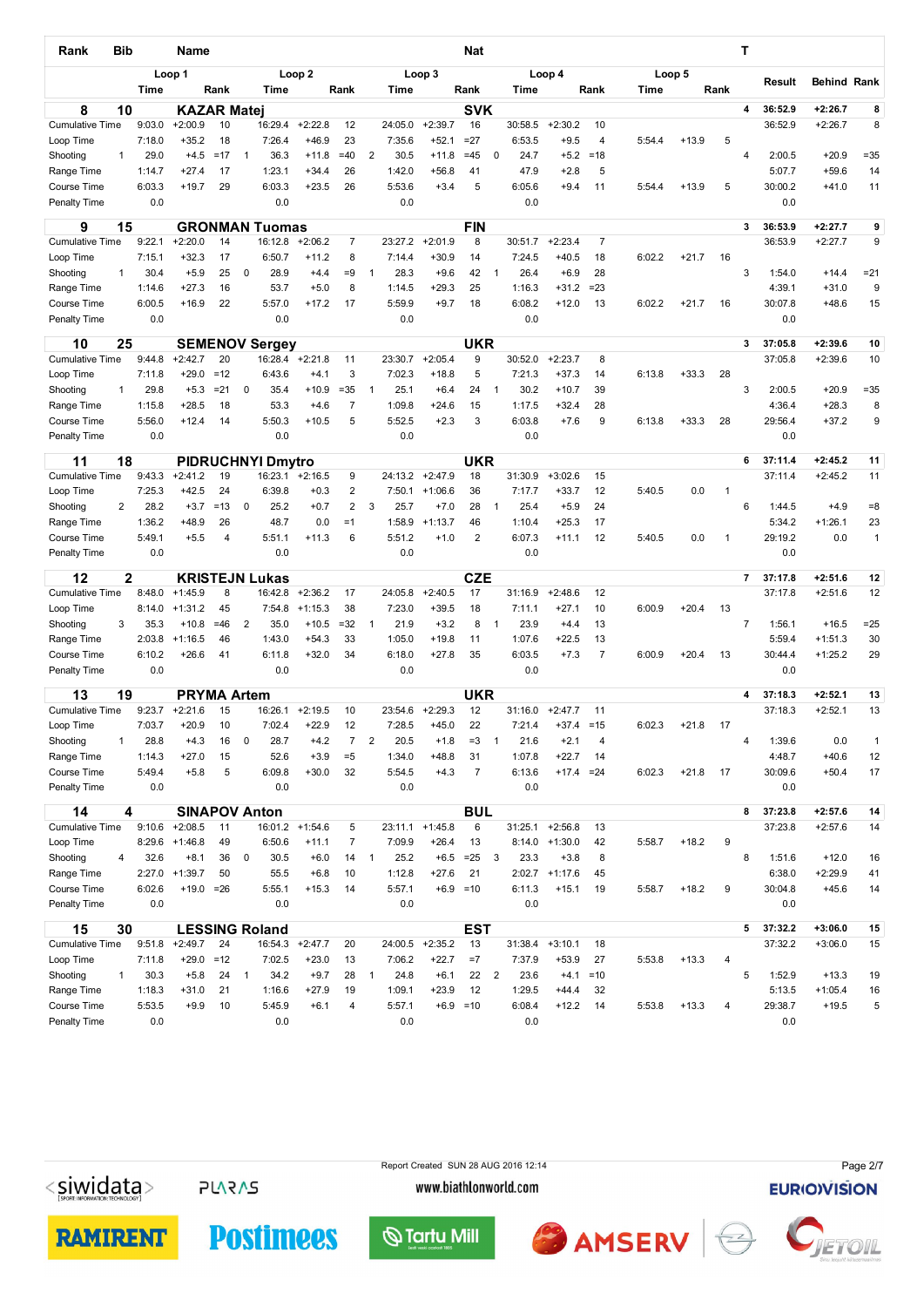| Rank                         | Bib            |                  |                                   |                  |                |                           |                      |                |                | <b>Nat</b>        |                      |                                         |                |                   |                      |                     |             | т            |      |                         |                    |                      |                   |
|------------------------------|----------------|------------------|-----------------------------------|------------------|----------------|---------------------------|----------------------|----------------|----------------|-------------------|----------------------|-----------------------------------------|----------------|-------------------|----------------------|---------------------|-------------|--------------|------|-------------------------|--------------------|----------------------|-------------------|
|                              |                |                  | Loop 1                            |                  |                |                           | Loop <sub>2</sub>    |                |                |                   | Loop 3               |                                         |                |                   | Loop 4               |                     |             | Loop 5       |      |                         | Result             | <b>Behind Rank</b>   |                   |
|                              |                | <b>Time</b>      |                                   | Rank             |                | Time                      |                      | Rank           |                | Time              |                      | Rank                                    |                | Time              |                      | Rank                | <b>Time</b> |              | Rank |                         |                    |                      |                   |
| 16                           | 20             |                  | <b>ILIEV Vladimir</b>             |                  |                |                           |                      |                |                |                   |                      | <b>BUL</b>                              |                |                   |                      |                     |             |              |      | 5                       | 37:41.1            | $+3:14.9$            | 16                |
| <b>Cumulative Time</b>       |                | 9:21.0           | $+2:18.9$                         | 13               |                | 16:29.7                   | $+2:23.1$            | 13             |                | 24:01.0           | $+2:35.7$            | 14                                      |                | 31:33.4           | $+3:05.1$            | 16                  |             |              |      |                         | 37:41.1            | $+3:14.9$            | 16                |
| Loop Time<br>Shooting        | 1              | 7:01.0<br>26.3   | $+18.2$<br>$+1.8$                 | 6<br>6           | $\mathbf{1}$   | 7:08.7<br>30.7            | $+29.2$<br>$+6.2$    | 16<br>$=15$    | $\overline{2}$ | 7:31.3<br>25.2    | $+47.8$<br>$+6.5$    | 25<br>$=25$                             | $\mathbf{1}$   | 7:32.4<br>27.6    | $+48.4$<br>$+8.1$    | 23<br>$= 33$        | 6:07.7      | $+27.2$      | 24   | 5                       | 1:49.8             | $+10.2$              | 14                |
| Range Time                   |                | 1:11.1           | $+23.8$                           | 11               |                | 1:17.4                    | $+28.7$              | 22             |                | 1:36.5            | $+51.3$              | 34                                      |                | 1:13.7            | $+28.6$              | 20                  |             |              |      |                         | 5:18.7             | $+1:10.6$            | 19                |
| Course Time                  |                | 5:49.9           | $+6.3$                            | $\overline{7}$   |                | 5:51.3                    | $+11.5$              | $\overline{7}$ |                | 5:54.8            | $+4.6$               | 8                                       |                | 6:18.7            | $+22.5$              | 30                  | 6:07.7      | $+27.2$      | 24   |                         | 30:02.4            | $+43.2$              | 13                |
| Penalty Time                 |                | 0.0              |                                   |                  |                | 0.0                       |                      |                |                | 0.0               |                      |                                         |                | 0.0               |                      |                     |             |              |      |                         | 0.0                |                      |                   |
| 17                           | 16             |                  | <b>KRUPCIK Mate</b>               |                  |                |                           |                      |                |                |                   |                      | <b>CZE</b>                              |                |                   |                      |                     |             |              |      | $\mathbf{2}$            | 37:42.2            | $+3:16.0$            | $17\,$            |
| <b>Cumulative Time</b>       |                | 9:11.8           | $+2:09.7$                         | 12               |                |                           | 16:19.5 +2:12.9      | 8              |                | 23:43.9           | $+2:18.6$            | 11                                      |                | 31:25.5           | $+2:57.2$            | 14                  |             |              |      |                         | 37:42.2            | $+3:16.0$            | 17                |
| Loop Time                    |                | 7:02.8           | $+20.0$                           | 9                |                | 7:07.7                    | $+28.2$              | 15             |                | 7:24.4            | $+40.9$              | 19                                      |                | 7:41.6            | $+57.6$              | 30                  | 6:16.7      | $+36.2$      | 36   |                         |                    |                      |                   |
| Shooting                     | 0              | 27.9<br>53.0     | $+3.4$<br>$+5.7$                  | 11<br>$=4$       | $\mathbf 0$    | 27.5<br>51.6              | $+3.0$<br>$+2.9$     | 5<br>3         | $\mathbf{1}$   | 20.8<br>1:09.5    | $+2.1$<br>$+24.3$    | $= 5$<br>13                             | $\mathbf{1}$   | 24.1<br>1:14.0    | $+4.6$<br>$+28.9$    | $=14$<br>21         |             |              |      | $\overline{\mathbf{c}}$ | 1:40.3<br>4:08.1   | $+0.7$<br>0.0        | 3<br>$\mathbf{1}$ |
| Range Time<br>Course Time    |                | 6:09.8           | $+26.2$                           | 40               |                | 6:16.1                    | $+36.3$              | 38             |                | 6:14.9            | $+24.7$              | 32                                      |                | 6:27.6            | $+31.4$              | 38                  | 6:16.7      | $+36.2$      | 36   |                         | 31:25.1            | $+2:05.9$            | 36                |
| <b>Penalty Time</b>          |                | 0.0              |                                   |                  |                | 0.0                       |                      |                |                | 0.0               |                      |                                         |                | 0.0               |                      |                     |             |              |      |                         | 0.0                |                      |                   |
|                              |                |                  |                                   |                  |                |                           |                      |                |                |                   |                      |                                         |                |                   |                      |                     |             |              |      |                         |                    |                      |                   |
| 18                           | 24             |                  |                                   |                  |                | <b>BABCHIN Aleksandr</b>  |                      |                |                |                   |                      | <b>RUS</b>                              |                |                   |                      |                     |             |              |      | $\mathbf{2}$            | 37:50.6            | 13:24.4              | ${\bf 18}$        |
| <b>Cumulative Time</b>       |                | 9:59.8<br>7:27.8 | $+2:57.7$<br>$+45.0$              | 26<br>26         |                | 17:13.2<br>7:13.4         | $+3:06.6$<br>$+33.9$ | 22<br>17       |                | 24:20.1<br>7:06.9 | $+2:54.8$<br>$+23.4$ | 19<br>10                                |                | 31:48.9<br>7:28.8 | $+3:20.6$<br>$+44.8$ | 19<br>19            | 6:01.7      | $+21.2$      | 14   |                         | 37:50.6            | $+3:24.4$            | 18                |
| Loop Time<br>Shooting        | 1              | 33.5             | $+9.0$                            | 39               | 0              | 38.4                      | $+13.9$              | 46             | $\mathbf 0$    | 28.0              | $+9.3$               | 40                                      | $\mathbf{1}$   | 31.2              | $+11.7$              | 41                  |             |              |      | $\overline{\mathbf{c}}$ | 2:11.1             | $+31.5$              | 44                |
| Range Time                   |                | 1:25.6           | $+38.3$                           | 25               |                | 1:04.2                    | $+15.5$              | 16             |                | 52.9              | $+7.7$               | 9                                       |                | 1:17.3            | $+32.2$              | 27                  |             |              |      |                         | 4:40.0             | $+31.9$              | 10                |
| Course Time                  |                | 6:02.2           | $+18.6$                           | 24               |                | 6:09.2                    | $+29.4$              | 29             |                | 6:14.0            | $+23.8$              | 30                                      |                | 6:11.5            | $+15.3$              | $=20$               | 6:01.7      | $+21.2$      | 14   |                         | 30:38.6            | $+1:19.4$            | 28                |
| <b>Penalty Time</b>          |                | 0.0              |                                   |                  |                | 0.0                       |                      |                |                | 0.0               |                      |                                         |                | 0.0               |                      |                     |             |              |      |                         | 0.0                |                      |                   |
| 19                           | 5              |                  | <b>POP</b>                        | Gheorghe         |                |                           |                      |                |                |                   |                      | ROU                                     |                |                   |                      |                     |             |              |      | 5                       | 37:53.8            | $+3:27.6$            | 19                |
| <b>Cumulative Time</b>       |                | 8:08.1           | $+1:06.0$                         | 5                |                |                           | 16:33.7 +2:27.1      | 15             |                | 24:01.7           | $+2:36.4$            | 15                                      |                | 31:34.3           | $+3:06.0$            | 17                  |             |              |      |                         | 37:53.8            | $+3:27.6$            | 19                |
| Loop Time                    |                | 6:59.1           | $+16.3$                           | 5                |                | 8:25.6                    | $+1:46.1$            | 47             |                | 7:28.0            | $+44.5$              | 21                                      |                | 7:32.6            | $+48.6$              | 24                  | 6:19.5      | $+39.0 = 37$ |      |                         |                    |                      |                   |
| Shooting                     | 0              | 31.1             | $+6.6$                            | 28               | 3              | 38.1                      | $+13.6$              | 44             | $\mathbf{1}$   | 22.1              | $+3.4$               | 9                                       | $\mathbf{1}$   | 24.8              | $+5.3$               | $= 20$              |             |              |      | 5                       | 1:56.1             | $+16.5$              | $=25$             |
| Range Time                   |                | 56.5             | $+9.2$                            | 8                |                | 2:16.2                    | $+1:27.5$            | 48             |                | 1:14.4            | $+29.2$              | 24                                      |                | 1:15.1            | $+30.0$              | 22                  |             |              |      |                         | 5:42.2             | $+1:34.1$            | 24                |
| Course Time                  |                | 6:02.6           | $+19.0$                           | $= 26$           |                | 6:09.4                    | $+29.6$              | 30             |                | 6:13.6            | $+23.4$              | 29                                      |                | 6:17.5            | $+21.3$              | 29                  | 6:19.5      | $+39.0 = 37$ |      |                         | 31:02.6            | $+1:43.4$            | 31                |
| <b>Penalty Time</b>          |                | 0.0              |                                   |                  |                | 0.0                       |                      |                |                | 0.0               |                      |                                         |                | 0.0               |                      |                     |             |              |      |                         | 0.0                |                      |                   |
| 20                           | 23             |                  |                                   |                  |                | <b>STROLIA Vytautas</b>   |                      |                |                |                   |                      | LTU                                     |                |                   |                      |                     |             |              |      | $\overline{7}$          | 38:12.3            | $+3:46.1$            | 20                |
| <b>Cumulative Time</b>       |                | 9:51.4           | $+2:49.3$                         | 22               |                | 16:53.1                   | $+2:46.5$            | 19             |                | 24:22.6           | $+2:57.3$            | 20                                      |                | 32:11.5           | $+3:43.2$            | 20                  |             |              |      |                         | 38:12.3            | $+3:46.1$            | 20                |
| Loop Time                    |                | 7:23.4           | $+40.6$                           | 22               |                | 7:01.7                    | $+22.2$              | 11             |                | 7:29.5            | $+46.0$              | 23                                      |                | 7:48.9            | $+1:04.9$            | 33                  | 6:00.8      | $+20.3$      | 12   |                         |                    |                      |                   |
| Shooting                     | 2              | 34.1             | $+9.6$                            | 42               | $\mathbf{1}$   | 32.3                      | $+7.8$               | $= 21$         | 2              | 25.3              | $+6.6$               | 27                                      | 2              | 37.4              | $+17.9$              | 49                  |             |              |      | $\overline{7}$          | 2:09.1             | $+29.5$              | 43                |
| Range Time                   |                | 1:39.8           | $+52.5$                           | 30               |                | 1:16.3                    | $+27.6$              | 18             |                | 1:36.3            | $+51.1$              | 33                                      |                | 1:45.2            | $+1:00.1$            | 41                  |             |              |      |                         | 6:17.6             | $+2:09.5$            | $= 37$            |
| Course Time                  |                | 5:43.6           | 0.0                               | 1                |                | 5:45.4                    | $+5.6$               | 3              |                | 5:53.2            | $+3.0$               | $\overline{4}$                          |                | 6:03.7            | $+7.5$               | 8                   | 6:00.8      | $+20.3$      | 12   |                         | 29:26.7            | $+7.5$               | 3                 |
| <b>Penalty Time</b>          |                | 0.0              |                                   |                  |                | 0.0                       |                      |                |                | 0.0               |                      |                                         |                | 0.0               |                      |                     |             |              |      |                         | 0.0                |                      |                   |
| 21                           | 34             |                  |                                   |                  |                | <b>BOYARSKIKH Mikhail</b> |                      |                |                |                   |                      | <b>RUS</b>                              |                |                   |                      |                     |             |              |      | 4                       | 38:24.7            | $+3:58.5$            | 21                |
| <b>Cumulative Time</b>       |                | 10:17.5          | $+3:15.4$                         | 33               |                |                           | 18:38.5 +4:31.9      | 37             |                | 25:22.0           | $+3:56.7$            | 26                                      |                | 32:18.3           | $+3:50.0$            | 21                  |             |              |      |                         | 38:24.7            | $+3:58.5$            | 21                |
| Loop Time                    |                | 7:24.5           | $+41.7$                           | 23               |                |                           | $8:21.0$ +1:41.5     | 46             |                | 6:43.5            | 0.0                  | $\mathbf{1}$                            |                | 6:56.3            | $+12.3$              | 5                   | 6:06.4      | $+25.9$      | 21   |                         |                    |                      |                   |
| Shooting<br>Range Time       | $\mathbf{1}$   | 34.5<br>1:21.1   | $+10.0$<br>$+33.8$                | 43<br>22         | 3              | 46.1<br>2:23.0            | $+21.6$<br>$+1:34.3$ | 50<br>49       | $\pmb{0}$      | 20.2<br>45.2      | $+1.5$<br>0.0        | $\overline{\mathbf{c}}$<br>$\mathbf{1}$ | 0              | 21.9<br>45.8      | $+2.4$<br>$+0.7$     | 5<br>$\overline{2}$ |             |              |      | $\overline{4}$          | 2:02.7<br>5:15.1   | $+23.1$<br>$+1:07.0$ | 38<br>18          |
| Course Time                  |                | 6:03.4           | $+19.8$                           | 30               |                | 5:58.0                    | $+18.2$              | 20             |                | 5:58.3            | $+8.1$               | 14                                      |                | 6:10.5            | $+14.3$              | 17                  | 6:06.4      | $+25.9$      | 21   |                         | 30:16.6            | $+57.4$              | 20                |
| Penalty Time                 |                | 0.0              |                                   |                  |                | 0.0                       |                      |                |                | 0.0               |                      |                                         |                | $0.0\,$           |                      |                     |             |              |      |                         | 0.0                |                      |                   |
|                              |                |                  |                                   |                  |                |                           |                      |                |                |                   |                      |                                         |                |                   |                      |                     |             |              |      |                         |                    |                      |                   |
| 22<br><b>Cumulative Time</b> | 14             | 9:30.9           | <b>HASILLA Tomas</b><br>$+2:28.8$ | 17               |                | 16:52.4                   | $+2:45.8$            | 18             |                | 24:29.0           | $+3:03.7$            | <b>SVK</b><br>21                        |                | 32:29.5           | $+4:01.2$            | 22                  |             |              |      | $\overline{\mathbf{r}}$ | 38:44.4<br>38:44.4 | +4:18.2<br>$+4:18.2$ | 22<br>22          |
| Loop Time                    |                | 7:30.9           | $+48.1$                           | 28               |                | 7:21.5                    | $+42.0$              | 21             |                | 7:36.6            | $+53.1$              | 29                                      |                | 8:00.5            | $+1:16.5$            | 40                  | 6:14.9      | $+34.4$      | 33   |                         |                    |                      |                   |
| Shooting                     | 2              | 31.2             | $+6.7$                            | $= 29$           | $\overline{1}$ | 35.0                      | $+10.5$              | $=32$          | 2              | 26.8              | $+8.1$               | 34                                      | $\overline{2}$ | 27.5              | $+8.0$               | $= 31$              |             |              |      | $\overline{7}$          | 2:00.5             | $+20.9$              | $= 35$            |
| Range Time                   |                | 1:40.2           | $+52.9$                           | 31               |                | 1:16.7                    | $+28.0$              | $=20$          |                | 1:38.5            | $+53.3$              | 36                                      |                | 1:40.3            | $+55.2$              | 39                  |             |              |      |                         | 6:15.7             | $+2:07.6$            | 36                |
| Course Time                  |                | 5:50.7           | $+7.1$                            | 9                |                | 6:04.8                    | $+25.0$              | 28             |                | 5:58.1            | $+7.9$               | 13                                      |                | 6:20.2            | $+24.0$              | 33                  | 6:14.9      | $+34.4$      | 33   |                         | 30:28.7            | $+1:09.5$            | 26                |
| Penalty Time                 |                | 0.0              |                                   |                  |                | 0.0                       |                      |                |                | 0.0               |                      |                                         |                | 0.0               |                      |                     |             |              |      |                         | 0.0                |                      |                   |
| 23                           | 21             |                  |                                   |                  |                | <b>PUCHIANU Cornel</b>    |                      |                |                |                   |                      | <b>ROU</b>                              |                |                   |                      |                     |             |              |      | 7                       | 38:53.2            | +4:27.0              | 23                |
| <b>Cumulative Time</b>       |                | 9:51.1           | $+2:49.0$                         | 21               |                |                           | 17:32.1 +3:25.5      | 25             |                | 25:29.2           | $+4:03.9$            | $=27$                                   |                | 32:49.1           | $+4:20.8$            | 26                  |             |              |      |                         | 38:53.2            | $+4:27.0$            | 23                |
| Loop Time                    |                | 7:27.1           | $+44.3$                           | 25               |                |                           | 7:41.0 +1:01.5       | 30             |                |                   | 7:57.1 +1:13.6       | 39                                      |                | 7:19.9            | $+35.9$              | 13                  | 6:04.1      | $+23.6$      | 20   |                         |                    |                      |                   |
| Shooting                     | $\overline{2}$ | 31.8             | $+7.3$                            | 34               | 2              | 34.9                      | $+10.4$              | 31             | $\overline{2}$ | 23.2              | $+4.5$               | 13                                      | $\overline{1}$ | 25.5              | $+6.0$               | 25                  |             |              |      | $\overline{7}$          | 1:55.4             | $+15.8$              | 23                |
| Range Time                   |                | 1:40.6           | $+53.3$                           | 32               |                | 1:49.3                    | $+1:00.6$            | $= 39$         |                | 1:36.8            | $+51.6$              | 35                                      |                | 1:10.9            | $+25.8$              | 18                  |             |              |      |                         | 6:17.6             | $+2:09.5$            | $= 37$            |
| Course Time                  |                | 5:46.5           | $+2.9$                            | $\boldsymbol{2}$ |                | 5:51.7                    | $+11.9$              | 9              |                | 6:20.3            | $+30.1$              | 37                                      |                | 6:09.0            | $+12.8$              | 15                  | 6:04.1      | $+23.6$      | 20   |                         | 30:11.6            | $+52.4$              | 18                |
| <b>Penalty Time</b>          |                | 0.0              |                                   |                  |                | 0.0                       |                      |                |                | 0.0               |                      |                                         |                | 0.0               |                      |                     |             |              |      |                         | 0.0                |                      |                   |

**RAMIRENT** 

**PLARAS** 

**Postimees** 

Report Created SUN 28 AUG 2016 12:14 www.biathlonworld.com

*<u>Middle</u>* 

# Page 3/7**EURIOVISION**

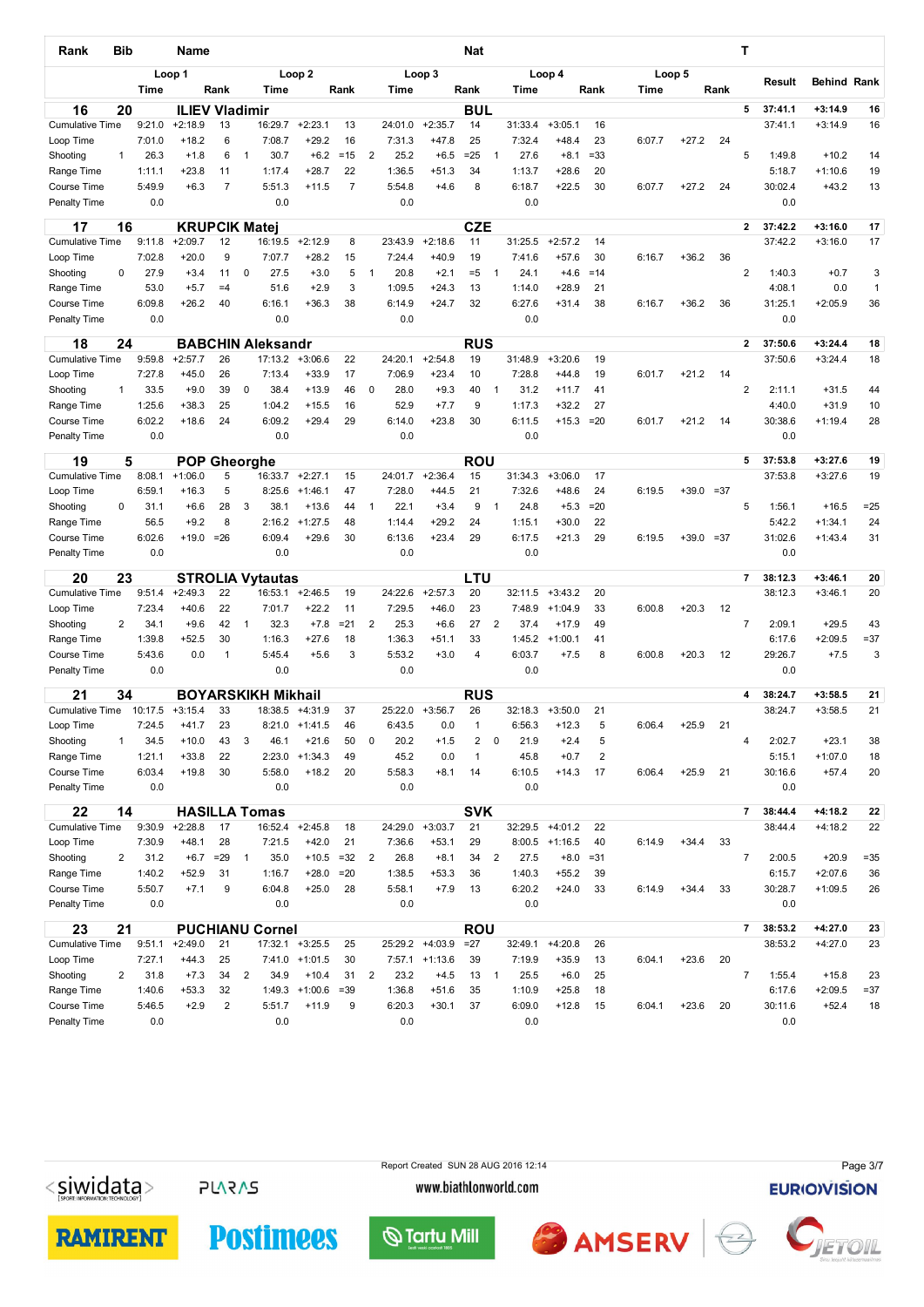| Loop 5<br>Loop 1<br>Loop <sub>2</sub><br>Loop 3<br>Loop 4<br>Result<br>Time<br>Rank<br>Time<br>Rank<br>Time<br>Rank<br>Time<br>Rank<br>Time<br>Rank<br><b>EST</b><br>24<br>22<br><b>ZAHKNA Rene</b><br>$\overline{\phantom{a}}$<br>38:54.8<br><b>Cumulative Time</b><br>10:06.6<br>$+3:04.5$<br>28<br>18:10.6<br>$+4:04.0$<br>30<br>25:16.8<br>$+3:51.5$<br>24<br>32:40.7<br>$+4:12.4$<br>23<br>38:54.8<br>Loop Time<br>7:42.6<br>$+59.8$<br>36<br>8:04.0<br>$+1:24.5$<br>40<br>7:06.2<br>$+22.7$<br>$=7$<br>7:23.9<br>$+39.9$<br>17<br>6:14.1<br>$+33.6$<br>30<br>$\mathbf 0$<br>$\overline{7}$<br>3<br>0.0<br>$\mathbf{1}$<br>3<br>24.5<br>0.0<br>$\mathbf{1}$<br>26.7<br>33<br>$\overline{1}$<br>31.9<br>$+12.4$<br>43<br>1:47.6<br>Shooting<br>24.5<br>$+8.0$<br>1:55.4<br>$+1:08.1$<br>45<br>2:01.0<br>$+1:12.3$<br>44<br>53.2<br>$+8.0$<br>10<br>1:10.3<br>$+25.2$<br>16<br>5:59.9<br>Range Time<br>Course Time<br>5:47.2<br>$+3.6$<br>3<br>6:03.0<br>$+23.2$<br>6:13.0<br>$+22.8$<br>$= 25$<br>6:13.6<br>$+17.4$<br>$= 24$<br>6:14.1<br>$+33.6$<br>30<br>30:30.9<br>$= 24$<br>0.0<br>0.0<br>0.0<br>0.0<br>0.0<br>Penalty Time<br><b>BUL</b><br><b>GERDZHIKOV Dimitar</b><br>25<br>35<br>$\mathbf{2}$<br>38:57.4<br><b>Cumulative Time</b><br>10:16.4<br>$+3:14.3$<br>32<br>17:51.6<br>$+3:45.0$<br>28<br>25:29.2<br>$+4:03.9$<br>$=27$<br>32:41.4<br>$+4:13.1$<br>24<br>38:57.4<br>7:22.4<br>$+39.6$<br>21<br>7:35.2<br>$+55.7$<br>26<br>7:37.6<br>$+54.1$<br>30<br>7:12.2<br>$+28.2$<br>11<br>6:16.0<br>$+35.5$<br>34<br>Loop Time<br>$\overline{2}$<br>0<br>32.9<br>$+8.4$<br>37<br>$\mathbf{1}$<br>37.1<br>$+12.6$<br>43<br>$\mathbf{1}$<br>34.7<br>$+16.0$<br>49<br>0<br>30.4<br>$+10.9$<br>40<br>2:15.1<br>Shooting<br>58.7<br>10<br>1:24.8<br>$+36.1$<br>27<br>1:24.6<br>$+39.4$<br>29<br>56.3<br>$+11.2$<br>12<br>Range Time<br>+11.4<br>4:44.4<br>27<br>Course Time<br>6:23.7<br>$+40.1$<br>$=48$<br>6:10.4<br>$+30.6$<br>33<br>6:13.0<br>$+22.8$<br>$= 25$<br>6:15.9<br>$+19.7$<br>6:16.0<br>$+35.5$<br>34<br>31:19.0 | <b>Behind Rank</b><br>24<br>+4:28.6<br>$+4:28.6$<br>24<br>$+8.0$<br>10<br>31<br>$+1:51.8$<br>$+1:11.7$<br>27<br>14:31.2<br>25 |
|---------------------------------------------------------------------------------------------------------------------------------------------------------------------------------------------------------------------------------------------------------------------------------------------------------------------------------------------------------------------------------------------------------------------------------------------------------------------------------------------------------------------------------------------------------------------------------------------------------------------------------------------------------------------------------------------------------------------------------------------------------------------------------------------------------------------------------------------------------------------------------------------------------------------------------------------------------------------------------------------------------------------------------------------------------------------------------------------------------------------------------------------------------------------------------------------------------------------------------------------------------------------------------------------------------------------------------------------------------------------------------------------------------------------------------------------------------------------------------------------------------------------------------------------------------------------------------------------------------------------------------------------------------------------------------------------------------------------------------------------------------------------------------------------------------------------------------------------------------------------------------------------------------------------------------------------------------------------------------------------------------------------------------------|-------------------------------------------------------------------------------------------------------------------------------|
|                                                                                                                                                                                                                                                                                                                                                                                                                                                                                                                                                                                                                                                                                                                                                                                                                                                                                                                                                                                                                                                                                                                                                                                                                                                                                                                                                                                                                                                                                                                                                                                                                                                                                                                                                                                                                                                                                                                                                                                                                                       |                                                                                                                               |
|                                                                                                                                                                                                                                                                                                                                                                                                                                                                                                                                                                                                                                                                                                                                                                                                                                                                                                                                                                                                                                                                                                                                                                                                                                                                                                                                                                                                                                                                                                                                                                                                                                                                                                                                                                                                                                                                                                                                                                                                                                       |                                                                                                                               |
|                                                                                                                                                                                                                                                                                                                                                                                                                                                                                                                                                                                                                                                                                                                                                                                                                                                                                                                                                                                                                                                                                                                                                                                                                                                                                                                                                                                                                                                                                                                                                                                                                                                                                                                                                                                                                                                                                                                                                                                                                                       |                                                                                                                               |
|                                                                                                                                                                                                                                                                                                                                                                                                                                                                                                                                                                                                                                                                                                                                                                                                                                                                                                                                                                                                                                                                                                                                                                                                                                                                                                                                                                                                                                                                                                                                                                                                                                                                                                                                                                                                                                                                                                                                                                                                                                       |                                                                                                                               |
|                                                                                                                                                                                                                                                                                                                                                                                                                                                                                                                                                                                                                                                                                                                                                                                                                                                                                                                                                                                                                                                                                                                                                                                                                                                                                                                                                                                                                                                                                                                                                                                                                                                                                                                                                                                                                                                                                                                                                                                                                                       |                                                                                                                               |
|                                                                                                                                                                                                                                                                                                                                                                                                                                                                                                                                                                                                                                                                                                                                                                                                                                                                                                                                                                                                                                                                                                                                                                                                                                                                                                                                                                                                                                                                                                                                                                                                                                                                                                                                                                                                                                                                                                                                                                                                                                       |                                                                                                                               |
|                                                                                                                                                                                                                                                                                                                                                                                                                                                                                                                                                                                                                                                                                                                                                                                                                                                                                                                                                                                                                                                                                                                                                                                                                                                                                                                                                                                                                                                                                                                                                                                                                                                                                                                                                                                                                                                                                                                                                                                                                                       |                                                                                                                               |
|                                                                                                                                                                                                                                                                                                                                                                                                                                                                                                                                                                                                                                                                                                                                                                                                                                                                                                                                                                                                                                                                                                                                                                                                                                                                                                                                                                                                                                                                                                                                                                                                                                                                                                                                                                                                                                                                                                                                                                                                                                       |                                                                                                                               |
|                                                                                                                                                                                                                                                                                                                                                                                                                                                                                                                                                                                                                                                                                                                                                                                                                                                                                                                                                                                                                                                                                                                                                                                                                                                                                                                                                                                                                                                                                                                                                                                                                                                                                                                                                                                                                                                                                                                                                                                                                                       |                                                                                                                               |
|                                                                                                                                                                                                                                                                                                                                                                                                                                                                                                                                                                                                                                                                                                                                                                                                                                                                                                                                                                                                                                                                                                                                                                                                                                                                                                                                                                                                                                                                                                                                                                                                                                                                                                                                                                                                                                                                                                                                                                                                                                       | 25<br>$+4:31.2$                                                                                                               |
|                                                                                                                                                                                                                                                                                                                                                                                                                                                                                                                                                                                                                                                                                                                                                                                                                                                                                                                                                                                                                                                                                                                                                                                                                                                                                                                                                                                                                                                                                                                                                                                                                                                                                                                                                                                                                                                                                                                                                                                                                                       |                                                                                                                               |
|                                                                                                                                                                                                                                                                                                                                                                                                                                                                                                                                                                                                                                                                                                                                                                                                                                                                                                                                                                                                                                                                                                                                                                                                                                                                                                                                                                                                                                                                                                                                                                                                                                                                                                                                                                                                                                                                                                                                                                                                                                       | $+35.5$<br>47<br>$+36.3$<br>11                                                                                                |
|                                                                                                                                                                                                                                                                                                                                                                                                                                                                                                                                                                                                                                                                                                                                                                                                                                                                                                                                                                                                                                                                                                                                                                                                                                                                                                                                                                                                                                                                                                                                                                                                                                                                                                                                                                                                                                                                                                                                                                                                                                       | $+1:59.8$<br>35                                                                                                               |
| 0.0<br>0.0<br>0.0<br>0.0<br>0.0<br><b>Penalty Time</b>                                                                                                                                                                                                                                                                                                                                                                                                                                                                                                                                                                                                                                                                                                                                                                                                                                                                                                                                                                                                                                                                                                                                                                                                                                                                                                                                                                                                                                                                                                                                                                                                                                                                                                                                                                                                                                                                                                                                                                                |                                                                                                                               |
|                                                                                                                                                                                                                                                                                                                                                                                                                                                                                                                                                                                                                                                                                                                                                                                                                                                                                                                                                                                                                                                                                                                                                                                                                                                                                                                                                                                                                                                                                                                                                                                                                                                                                                                                                                                                                                                                                                                                                                                                                                       |                                                                                                                               |
| <b>UKR</b><br>26<br>33<br><b>KILCHYTSKYY Vitaliy</b><br>$\overline{7}$<br>39:12.2                                                                                                                                                                                                                                                                                                                                                                                                                                                                                                                                                                                                                                                                                                                                                                                                                                                                                                                                                                                                                                                                                                                                                                                                                                                                                                                                                                                                                                                                                                                                                                                                                                                                                                                                                                                                                                                                                                                                                     | 14:46.0<br>26                                                                                                                 |
| 10:30.7<br><b>Cumulative Time</b><br>$+3:28.6$<br>34<br>17:48.3<br>$+3:41.7$<br>25:42.1<br>$+4:16.8$<br>31<br>33:12.9<br>$+4:44.6$<br>27<br>39:12.2<br>26                                                                                                                                                                                                                                                                                                                                                                                                                                                                                                                                                                                                                                                                                                                                                                                                                                                                                                                                                                                                                                                                                                                                                                                                                                                                                                                                                                                                                                                                                                                                                                                                                                                                                                                                                                                                                                                                             | 26<br>$+4:46.0$                                                                                                               |
| $=20$<br>5:59.3<br>7:44.7<br>$+1:01.9$<br>38<br>7:17.6<br>$+38.1$<br>18<br>7:53.8<br>$+1:10.3$<br>37<br>7:30.8<br>$+46.8$<br>$+18.8$<br>10<br>Loop Time<br>32.4<br>23<br>$\overline{2}$<br>2<br>28.7<br>$+4.2$<br>15<br>$+7.9$<br>26.1<br>$= 31$<br>$\overline{2}$<br>24.6<br>$+5.1$<br>$= 16$<br>7<br>1:51.8<br>$\mathbf{1}$                                                                                                                                                                                                                                                                                                                                                                                                                                                                                                                                                                                                                                                                                                                                                                                                                                                                                                                                                                                                                                                                                                                                                                                                                                                                                                                                                                                                                                                                                                                                                                                                                                                                                                         | $+12.2$<br>17                                                                                                                 |
| Shooting<br>$+7.4$<br>1:39.6<br>$+52.3$<br>28<br>1:18.9<br>$+30.2$<br>24<br>1:40.7<br>$+55.5$<br>38<br>1:34.0<br>$+48.9$<br>35<br>6:13.2<br>Range Time                                                                                                                                                                                                                                                                                                                                                                                                                                                                                                                                                                                                                                                                                                                                                                                                                                                                                                                                                                                                                                                                                                                                                                                                                                                                                                                                                                                                                                                                                                                                                                                                                                                                                                                                                                                                                                                                                | 35<br>$+2:05.1$                                                                                                               |
| 5:58.7<br>$+22.9$<br>5:59.3<br>30:13.0<br>6:05.1<br>$+21.5$<br>$=32$<br>$+18.9$<br>21<br>6:13.1<br>27<br>5:56.8<br>$+0.6$<br>3<br>$+18.8$<br>10<br>Course Time                                                                                                                                                                                                                                                                                                                                                                                                                                                                                                                                                                                                                                                                                                                                                                                                                                                                                                                                                                                                                                                                                                                                                                                                                                                                                                                                                                                                                                                                                                                                                                                                                                                                                                                                                                                                                                                                        | $+53.8$<br>19                                                                                                                 |
| Penalty Time<br>0.0<br>0.0<br>0.0<br>0.0<br>0.0                                                                                                                                                                                                                                                                                                                                                                                                                                                                                                                                                                                                                                                                                                                                                                                                                                                                                                                                                                                                                                                                                                                                                                                                                                                                                                                                                                                                                                                                                                                                                                                                                                                                                                                                                                                                                                                                                                                                                                                       |                                                                                                                               |
| 27<br>11<br><b>ROU</b><br><b>UNGUREANU Marius</b><br>6<br>39:12.4                                                                                                                                                                                                                                                                                                                                                                                                                                                                                                                                                                                                                                                                                                                                                                                                                                                                                                                                                                                                                                                                                                                                                                                                                                                                                                                                                                                                                                                                                                                                                                                                                                                                                                                                                                                                                                                                                                                                                                     | $+4:46.2$<br>27                                                                                                               |
| <b>Cumulative Time</b><br>9:30.6<br>17:25.2<br>24<br>25:03.2<br>$+3:37.9$<br>32:45.8<br>$+4:17.5$<br>25<br>39:12.4<br>$+2:28.5$<br>16<br>$+3:18.6$<br>22                                                                                                                                                                                                                                                                                                                                                                                                                                                                                                                                                                                                                                                                                                                                                                                                                                                                                                                                                                                                                                                                                                                                                                                                                                                                                                                                                                                                                                                                                                                                                                                                                                                                                                                                                                                                                                                                              | $+4:46.2$<br>27                                                                                                               |
| 31<br>7:43.6<br>$+1:00.8$<br>37<br>7:54.6<br>37<br>7:38.0<br>31<br>7:42.6<br>$+58.6$<br>6:26.6<br>$+46.1$<br>42<br>Loop Time<br>$+1:15.1$<br>$+54.5$                                                                                                                                                                                                                                                                                                                                                                                                                                                                                                                                                                                                                                                                                                                                                                                                                                                                                                                                                                                                                                                                                                                                                                                                                                                                                                                                                                                                                                                                                                                                                                                                                                                                                                                                                                                                                                                                                  |                                                                                                                               |
| $\overline{2}$<br>$\overline{7}$<br>$\overline{2}$<br>20.8<br>23.2<br>$\overline{7}$<br>6<br>1:42.2<br>26.4<br>31.8<br>$+7.3$<br>19<br>$\mathbf{1}$<br>$+2.1$<br>$=5$<br>$\overline{1}$<br>$+3.7$<br>Shooting<br>$+1.9$                                                                                                                                                                                                                                                                                                                                                                                                                                                                                                                                                                                                                                                                                                                                                                                                                                                                                                                                                                                                                                                                                                                                                                                                                                                                                                                                                                                                                                                                                                                                                                                                                                                                                                                                                                                                               | $+2.6$<br>$\overline{7}$                                                                                                      |
| 1:41.1<br>$+53.8$<br>33<br>1:45.1<br>$+56.4$<br>37<br>1:10.0<br>$+24.8$<br>1:12.3<br>$+27.2$<br>19<br>5:48.5<br>Range Time<br>$= 16$                                                                                                                                                                                                                                                                                                                                                                                                                                                                                                                                                                                                                                                                                                                                                                                                                                                                                                                                                                                                                                                                                                                                                                                                                                                                                                                                                                                                                                                                                                                                                                                                                                                                                                                                                                                                                                                                                                  | $+1:40.4$<br>$= 26$                                                                                                           |
| 31:36.9<br>6:02.5<br>25<br>6:09.5<br>31<br>6:28.0<br>6:30.3<br>$+34.1$<br>39<br>6:26.6<br>$+46.1$<br>Course Time<br>$+18.9$<br>$+29.7$<br>$+37.8$<br>40<br>42                                                                                                                                                                                                                                                                                                                                                                                                                                                                                                                                                                                                                                                                                                                                                                                                                                                                                                                                                                                                                                                                                                                                                                                                                                                                                                                                                                                                                                                                                                                                                                                                                                                                                                                                                                                                                                                                         | 39<br>$+2:17.7$                                                                                                               |
| 0.0<br>0.0<br>0.0<br>0.0<br>0.0<br><b>Penalty Time</b>                                                                                                                                                                                                                                                                                                                                                                                                                                                                                                                                                                                                                                                                                                                                                                                                                                                                                                                                                                                                                                                                                                                                                                                                                                                                                                                                                                                                                                                                                                                                                                                                                                                                                                                                                                                                                                                                                                                                                                                |                                                                                                                               |
| 28<br><b>PANTOV Anton</b><br><b>KAZ</b><br>36<br>39:23.5<br>4                                                                                                                                                                                                                                                                                                                                                                                                                                                                                                                                                                                                                                                                                                                                                                                                                                                                                                                                                                                                                                                                                                                                                                                                                                                                                                                                                                                                                                                                                                                                                                                                                                                                                                                                                                                                                                                                                                                                                                         | +4:57.3<br>28                                                                                                                 |
| <b>Cumulative Time</b><br>11:03.7<br>38<br>$+4:51.5$<br>26:06.9<br>$+4:41.6$<br>34<br>33:15.9<br>$+4:47.6$<br>29<br>39:23.5<br>$+4:01.6$<br>18:58.1<br>40                                                                                                                                                                                                                                                                                                                                                                                                                                                                                                                                                                                                                                                                                                                                                                                                                                                                                                                                                                                                                                                                                                                                                                                                                                                                                                                                                                                                                                                                                                                                                                                                                                                                                                                                                                                                                                                                             | $+4:57.3$<br>28                                                                                                               |
| 8<br>Loop Time<br>7:59.7<br>42<br>36<br>7:08.8<br>$+25.3$<br>11<br>7:09.0<br>$+25.0$<br>6:07.6<br>$+27.1$<br>23<br>$+1:16.9$<br>7:54.4<br>$+1:14.9$                                                                                                                                                                                                                                                                                                                                                                                                                                                                                                                                                                                                                                                                                                                                                                                                                                                                                                                                                                                                                                                                                                                                                                                                                                                                                                                                                                                                                                                                                                                                                                                                                                                                                                                                                                                                                                                                                   |                                                                                                                               |
| 2<br>32.4<br>35<br>$\overline{2}$<br>42<br>0<br>22.4<br>12<br>25.3<br>23<br>1:56.6<br>Shooting<br>$+7.9$<br>36.5<br>$+12.0$<br>$+3.7$<br>0<br>$+5.8$<br>4                                                                                                                                                                                                                                                                                                                                                                                                                                                                                                                                                                                                                                                                                                                                                                                                                                                                                                                                                                                                                                                                                                                                                                                                                                                                                                                                                                                                                                                                                                                                                                                                                                                                                                                                                                                                                                                                             | $+17.0$<br>28                                                                                                                 |
| $\overline{7}$<br>1:43.2<br>$+55.9$<br>37<br>1:49.8<br>$+1:01.1$<br>41<br>51.5<br>$+6.3$<br>6<br>49.9<br>$+4.8$<br>5:14.4<br>Range Time                                                                                                                                                                                                                                                                                                                                                                                                                                                                                                                                                                                                                                                                                                                                                                                                                                                                                                                                                                                                                                                                                                                                                                                                                                                                                                                                                                                                                                                                                                                                                                                                                                                                                                                                                                                                                                                                                               | 17<br>$+1:06.3$                                                                                                               |
| 6:16.5<br>$+32.9$<br>44<br>6:04.6<br>$+24.8$<br>27<br>6:17.3<br>$+27.1$<br>33<br>6:19.1<br>$+22.9$<br>32<br>6:07.6<br>23<br>31:05.1<br>Course Time<br>$+27.1$                                                                                                                                                                                                                                                                                                                                                                                                                                                                                                                                                                                                                                                                                                                                                                                                                                                                                                                                                                                                                                                                                                                                                                                                                                                                                                                                                                                                                                                                                                                                                                                                                                                                                                                                                                                                                                                                         | $+1:45.9$<br>32                                                                                                               |
| 0.0<br>0.0<br>0.0<br>0.0<br>0.0<br><b>Penalty Time</b>                                                                                                                                                                                                                                                                                                                                                                                                                                                                                                                                                                                                                                                                                                                                                                                                                                                                                                                                                                                                                                                                                                                                                                                                                                                                                                                                                                                                                                                                                                                                                                                                                                                                                                                                                                                                                                                                                                                                                                                |                                                                                                                               |
| <b>FIN</b><br><b>HIIDENSALO OIII</b><br>29<br>29<br>4<br>39:30.3                                                                                                                                                                                                                                                                                                                                                                                                                                                                                                                                                                                                                                                                                                                                                                                                                                                                                                                                                                                                                                                                                                                                                                                                                                                                                                                                                                                                                                                                                                                                                                                                                                                                                                                                                                                                                                                                                                                                                                      | $+5:04.1$<br>29                                                                                                               |
| $+4:28.8$<br><b>Cumulative Time</b><br>10:07.0<br>$+3:04.9$<br>29<br>$+4:05.0$<br>31<br>25:54.1<br>32<br>33:15.5<br>$+4:47.2$<br>28<br>18:11.6<br>39:30.3                                                                                                                                                                                                                                                                                                                                                                                                                                                                                                                                                                                                                                                                                                                                                                                                                                                                                                                                                                                                                                                                                                                                                                                                                                                                                                                                                                                                                                                                                                                                                                                                                                                                                                                                                                                                                                                                             | 29<br>$+5:04.1$                                                                                                               |
| 32<br>Loop Time<br>7:28.0<br>$+45.2$<br>27<br>$8:04.6$ +1:25.1<br>41<br>7:42.5<br>$+59.0$<br>7:21.4<br>$+37.4$<br>$=15$<br>6:14.8<br>$+34.3$<br>32                                                                                                                                                                                                                                                                                                                                                                                                                                                                                                                                                                                                                                                                                                                                                                                                                                                                                                                                                                                                                                                                                                                                                                                                                                                                                                                                                                                                                                                                                                                                                                                                                                                                                                                                                                                                                                                                                    |                                                                                                                               |
| 31.2<br>$+6.7$<br>$=29$<br>$\overline{2}$<br>$+11.3$<br>37<br>1:58.9<br>Shooting<br>$\mathbf{1}$<br>35.8<br>$\overline{1}$<br>28.1<br>$+9.4$<br>41<br>0<br>23.8<br>$+4.3$<br>12<br>$\overline{4}$                                                                                                                                                                                                                                                                                                                                                                                                                                                                                                                                                                                                                                                                                                                                                                                                                                                                                                                                                                                                                                                                                                                                                                                                                                                                                                                                                                                                                                                                                                                                                                                                                                                                                                                                                                                                                                     | $+19.3$<br>$= 33$                                                                                                             |
| 24<br>1:22.9<br>$+35.6$<br>1:50.9<br>$+1:02.2$<br>42<br>1:19.3<br>$+34.1$<br>28<br>$+5.9$<br>9<br>5:24.1<br>Range Time<br>51.0<br>6:13.7<br>$+33.9$<br>$+33.0$<br>31:27.2<br>36<br>40                                                                                                                                                                                                                                                                                                                                                                                                                                                                                                                                                                                                                                                                                                                                                                                                                                                                                                                                                                                                                                                                                                                                                                                                                                                                                                                                                                                                                                                                                                                                                                                                                                                                                                                                                                                                                                                 | $+1:16.0$<br>21<br>$+2:08.0$                                                                                                  |
| Course Time<br>6:05.1<br>$+21.5 = 32$<br>6:23.2<br>38<br>6:30.4<br>$+34.2$<br>6:14.8<br>$+34.3$<br>32<br>0.0<br>0.0<br>0.0<br>0.0<br>Penalty Time<br>0.0                                                                                                                                                                                                                                                                                                                                                                                                                                                                                                                                                                                                                                                                                                                                                                                                                                                                                                                                                                                                                                                                                                                                                                                                                                                                                                                                                                                                                                                                                                                                                                                                                                                                                                                                                                                                                                                                              | 37                                                                                                                            |
|                                                                                                                                                                                                                                                                                                                                                                                                                                                                                                                                                                                                                                                                                                                                                                                                                                                                                                                                                                                                                                                                                                                                                                                                                                                                                                                                                                                                                                                                                                                                                                                                                                                                                                                                                                                                                                                                                                                                                                                                                                       |                                                                                                                               |
| <b>KAZ</b><br>39:40.3<br>30<br>26<br><b>PODKORYTOV Vassiliv</b><br>8                                                                                                                                                                                                                                                                                                                                                                                                                                                                                                                                                                                                                                                                                                                                                                                                                                                                                                                                                                                                                                                                                                                                                                                                                                                                                                                                                                                                                                                                                                                                                                                                                                                                                                                                                                                                                                                                                                                                                                  | $+5:14.1$<br>30                                                                                                               |
| 10:12.8<br>17:55.5 +3:48.9<br>25:41.7 +4:16.4<br>33:26.0<br>$+4:57.7$<br>39:40.3<br><b>Cumulative Time</b><br>$+3:10.7$<br>31<br>29<br>30<br>30<br>7:39.8<br>7:42.7 +1:03.2<br>$+1:02.7$<br>35<br>7:44.3<br>32<br>$+57.0$<br>34<br>6:14.3                                                                                                                                                                                                                                                                                                                                                                                                                                                                                                                                                                                                                                                                                                                                                                                                                                                                                                                                                                                                                                                                                                                                                                                                                                                                                                                                                                                                                                                                                                                                                                                                                                                                                                                                                                                             | $+5:14.1$<br>30                                                                                                               |
| Loop Time<br>32<br>7:46.2<br>$+1:00.3$<br>$+33.8$<br>31<br>31.5<br>32<br>28.9<br>$\overline{2}$<br>8<br>Shooting<br>2<br>$+7.0$<br>2<br>$+4.4$<br>$=9$<br>23.9<br>$+5.2 = 16$<br>$\overline{2}$<br>27.8<br>$+8.3$<br>36<br>1:52.1                                                                                                                                                                                                                                                                                                                                                                                                                                                                                                                                                                                                                                                                                                                                                                                                                                                                                                                                                                                                                                                                                                                                                                                                                                                                                                                                                                                                                                                                                                                                                                                                                                                                                                                                                                                                     | $+12.5$<br>18                                                                                                                 |
| 36<br>6:57.9<br>1:42.8<br>$+55.5$<br>1:44.9<br>$+56.2$<br>36<br>1:43.6<br>$+58.4$<br>$=42$<br>1:46.6<br>$+1:01.5$<br>42<br>Range Time                                                                                                                                                                                                                                                                                                                                                                                                                                                                                                                                                                                                                                                                                                                                                                                                                                                                                                                                                                                                                                                                                                                                                                                                                                                                                                                                                                                                                                                                                                                                                                                                                                                                                                                                                                                                                                                                                                 | $+2:49.8$<br>44                                                                                                               |
| 30:09.4<br>Course Time<br>5:57.0<br>$+13.4 = 16$<br>5:57.8<br>$+18.0$<br>19<br>6:02.6<br>$+12.4$<br>20<br>5:57.7<br>$+1.5$<br>6:14.3<br>$+33.8$<br>31<br>4                                                                                                                                                                                                                                                                                                                                                                                                                                                                                                                                                                                                                                                                                                                                                                                                                                                                                                                                                                                                                                                                                                                                                                                                                                                                                                                                                                                                                                                                                                                                                                                                                                                                                                                                                                                                                                                                            | $+50.2$<br>16                                                                                                                 |
| 0.0<br>Penalty Time<br>0.0<br>0.0<br>0.0<br>0.0                                                                                                                                                                                                                                                                                                                                                                                                                                                                                                                                                                                                                                                                                                                                                                                                                                                                                                                                                                                                                                                                                                                                                                                                                                                                                                                                                                                                                                                                                                                                                                                                                                                                                                                                                                                                                                                                                                                                                                                       |                                                                                                                               |
| 27<br><b>LAT</b><br>$\overline{7}$<br>39:40.7<br>31<br><b>SLOTINS Roberts</b>                                                                                                                                                                                                                                                                                                                                                                                                                                                                                                                                                                                                                                                                                                                                                                                                                                                                                                                                                                                                                                                                                                                                                                                                                                                                                                                                                                                                                                                                                                                                                                                                                                                                                                                                                                                                                                                                                                                                                         | $+5:14.5$<br>31                                                                                                               |
| 10:12.3<br>$+3:10.2$<br>30<br>17:13.5 +3:06.9<br>23<br>25:11.0<br>$+3:45.7$<br>33:37.2<br>$+5:08.9$<br>39:40.7<br><b>Cumulative Time</b><br>23<br>32                                                                                                                                                                                                                                                                                                                                                                                                                                                                                                                                                                                                                                                                                                                                                                                                                                                                                                                                                                                                                                                                                                                                                                                                                                                                                                                                                                                                                                                                                                                                                                                                                                                                                                                                                                                                                                                                                  | $+5:14.5$<br>31                                                                                                               |
| $8:26.2$ +1:42.2<br>Loop Time<br>7:38.3<br>$+55.5$<br>33<br>7:01.2<br>$+21.7$<br>10<br>$7:57.5$ +1:14.0<br>41<br>45<br>6:03.5<br>$+23.0$<br>19                                                                                                                                                                                                                                                                                                                                                                                                                                                                                                                                                                                                                                                                                                                                                                                                                                                                                                                                                                                                                                                                                                                                                                                                                                                                                                                                                                                                                                                                                                                                                                                                                                                                                                                                                                                                                                                                                        |                                                                                                                               |
| $\overline{2}$<br>$+10.3$<br>36.3<br>$=40$<br>$\overline{2}$<br>32.2<br>32.1<br>$+12.6$<br>$\overline{7}$<br>Shooting<br>34.8<br>44<br>0<br>$+11.8$<br>$+13.5$<br>47<br>3<br>2:15.4<br>44                                                                                                                                                                                                                                                                                                                                                                                                                                                                                                                                                                                                                                                                                                                                                                                                                                                                                                                                                                                                                                                                                                                                                                                                                                                                                                                                                                                                                                                                                                                                                                                                                                                                                                                                                                                                                                             | $+35.8$<br>48                                                                                                                 |
| 38<br>$+59.0$<br>2:07.3<br>$+1:22.2$<br>6:38.5<br>Range Time<br>1:43.4<br>$+56.1$<br>1:03.6<br>$+14.9$<br>14<br>1:44.2<br>44<br>46                                                                                                                                                                                                                                                                                                                                                                                                                                                                                                                                                                                                                                                                                                                                                                                                                                                                                                                                                                                                                                                                                                                                                                                                                                                                                                                                                                                                                                                                                                                                                                                                                                                                                                                                                                                                                                                                                                    | $+2:30.4$<br>42                                                                                                               |
| 30:28.2<br>Course Time<br>12<br>5:57.6<br>$+17.8$<br>6:13.3<br>$+23.1$<br>28<br>6:18.9<br>$+22.7$<br>6:03.5<br>$+23.0$<br>5:54.9<br>$+11.3$<br>18<br>31<br>19                                                                                                                                                                                                                                                                                                                                                                                                                                                                                                                                                                                                                                                                                                                                                                                                                                                                                                                                                                                                                                                                                                                                                                                                                                                                                                                                                                                                                                                                                                                                                                                                                                                                                                                                                                                                                                                                         | $+1:09.0$<br>25                                                                                                               |
| 0.0<br>0.0<br>0.0<br>0.0<br>Penalty Time<br>0.0                                                                                                                                                                                                                                                                                                                                                                                                                                                                                                                                                                                                                                                                                                                                                                                                                                                                                                                                                                                                                                                                                                                                                                                                                                                                                                                                                                                                                                                                                                                                                                                                                                                                                                                                                                                                                                                                                                                                                                                       |                                                                                                                               |

**PLARAS** 

Report Created SUN 28 AUG 2016 12:14 www.biathlonworld.com

Page 4/7**EURIOVISION** 



**RAMIRENT** 

**Postimees** *<u>Middle</u>* 

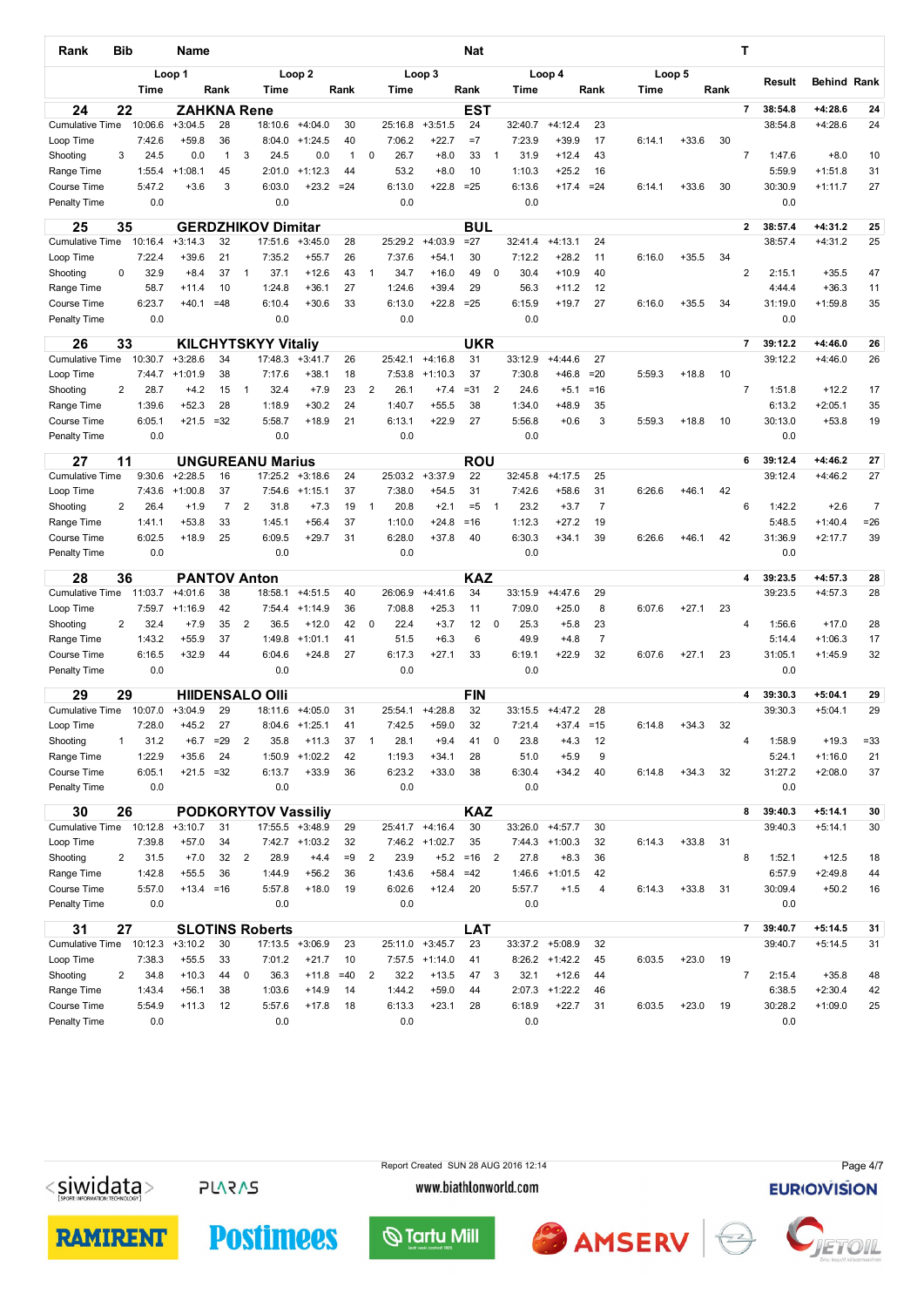| Rank                                | Bib            |                   | <b>Name</b>          |                  |                |                                         |                        | Nat         |                |                   |                        |                               |                |                   |                      |                      |        |         |                | т              |                    |                        |             |
|-------------------------------------|----------------|-------------------|----------------------|------------------|----------------|-----------------------------------------|------------------------|-------------|----------------|-------------------|------------------------|-------------------------------|----------------|-------------------|----------------------|----------------------|--------|---------|----------------|----------------|--------------------|------------------------|-------------|
|                                     |                |                   | Loop 1               |                  |                |                                         | Loop <sub>2</sub>      |             |                |                   | Loop 3                 |                               |                |                   | Loop 4               |                      |        | Loop 5  |                |                | Result             | <b>Behind Rank</b>     |             |
|                                     |                | <b>Time</b>       |                      | Rank             |                | <b>Time</b>                             |                        | Rank        |                | Time              |                        | Rank                          |                | Time              |                      | Rank                 | Time   |         | Rank           |                |                    |                        |             |
| 32                                  | 32             |                   |                      |                  |                | <b>GUZIK Grzegorz</b>                   |                        |             |                |                   |                        | <b>POL</b>                    |                |                   |                      |                      |        |         |                | $\overline{7}$ | 39:47.7            | $+5:21.5$              | 32          |
| <b>Cumulative Time</b><br>Loop Time |                | 10:06.1<br>7:21.1 | $+3:04.0$<br>$+38.3$ | 27<br>20         |                | 17:48.7<br>7:42.6                       | $+3:42.1$<br>$+1:03.1$ | 27<br>31    |                | 25:58.6<br>8:09.9 | $+4:33.3$<br>$+1:26.4$ | 33<br>45                      |                | 33:36.8<br>7:38.2 | $+5:08.5$<br>$+54.2$ | 31<br>28             | 6:10.9 | $+30.4$ | 27             |                | 39:47.7            | $+5:21.5$              | 32          |
| Shooting                            | $\mathbf{1}$   | 29.8              | $+5.3$               | $= 21$           | $\overline{2}$ | 28.8                                    | $+4.3$                 | 8           | 3              | 24.1              | $+5.4$                 | 18                            | $\overline{1}$ | 25.8              | $+6.3$               | 27                   |        |         |                | $\overline{7}$ | 1:48.5             | $+8.9$                 | 12          |
| Range Time                          |                | 1:16.6            | $+29.3$              | 19               |                | 1:39.6                                  | $+50.9$                | 31          |                | 1:58.8            | $+1:13.6$              | 45                            |                | 1:16.9            | $+31.8$              | 25                   |        |         |                |                | 6:11.9             | $+2:03.8$              | 34          |
| Course Time                         |                | 6:04.5            | $+20.9$              | 31               |                | 6:03.0                                  | $+23.2$                | $= 24$      |                | 6:11.1            | $+20.9$                | 24                            |                | 6:21.3            | $+25.1$              | 35                   | 6:10.9 | $+30.4$ | 27             |                | 30:50.8            | $+1:31.6$              | 30          |
| <b>Penalty Time</b>                 |                | 0.0               |                      |                  |                | 0.0                                     |                        |             |                | 0.0               |                        |                               |                | 0.0               |                      |                      |        |         |                |                | 0.0                |                        |             |
| 33                                  | 40             |                   |                      |                  |                | <b>BURTASOV Maksim</b>                  |                        |             |                |                   |                        | <b>RUS</b>                    |                |                   |                      |                      |        |         |                | 6              | 39:58.4            | $+5:32.2$              | 33          |
| <b>Cumulative Time</b>              |                | 11:00.9           | $+3:58.8$            | 36               |                | 18:38.1                                 | $+4:31.5$              | 36          |                | 26:42.1           | $+5:16.8$              | 39                            |                | 33:49.4           | $+5:21.1$            | 33                   |        |         |                |                | 39:58.4            | $+5:32.2$              | 33          |
| Loop Time                           |                | 7:11.9            | $+29.1$              | 14               |                | 7:37.2                                  | $+57.7$                | 28          |                | 8:04.0            | $+1:20.5$              | 44                            |                | 7:07.3            | $+23.3$              | $\overline{7}$       | 6:09.0 | $+28.5$ | 26             |                |                    |                        |             |
| Shooting                            | 1              | 27.7              | $+3.2$               | 10               | $\overline{2}$ | 31.0                                    | $+6.5$                 | 17          | 3              | 24.6              | $+5.9$                 | 20                            | 0              | 24.8              | $+5.3$               | $= 20$               |        |         |                | 6              | 1:48.1             | $+8.5$                 | 11          |
| Range Time                          |                | 1:14.1            | $+26.8$              | 14<br>19         |                | 1:42.7                                  | $+54.0$                | 32<br>12    |                | 2:04.7            | $+1:19.5$              | 47<br>17                      |                | 50.3              | $+5.2$               | 8                    | 6:09.0 |         |                |                | 5:51.8             | $+1:43.7$              | 28          |
| Course Time<br><b>Penalty Time</b>  |                | 5:57.8<br>0.0     | $+14.2$              |                  |                | 5:54.5<br>0.0                           | $+14.7$                |             |                | 5:59.3<br>0.0     | $+9.1$                 |                               |                | 6:17.0<br>0.0     | $+20.8$              | 28                   |        | $+28.5$ | 26             |                | 30:17.6<br>0.0     | $+58.4$                | 21          |
|                                     |                |                   |                      |                  |                |                                         |                        |             |                |                   |                        |                               |                |                   |                      |                      |        |         |                |                |                    |                        |             |
| 34                                  | 43             |                   |                      |                  |                | <b>KUBALIAK Michal</b>                  |                        |             |                |                   |                        | <b>SVK</b>                    |                |                   |                      |                      |        |         |                | 6              | 40:00.4            | $+5:34.2$              | 34          |
| <b>Cumulative Time</b>              |                | 11:27.8           | $+4:25.7$            | 40               |                | 18:20.8                                 | $+4:14.2$              | 33          |                | 25:35.3           | $+4:10.0$              | 29                            |                | 33:58.4           | $+5:30.1$            | 36                   |        |         |                |                | 40:00.4            | $+5:34.2$              | 34          |
| Loop Time                           |                | 7:34.8            | $+52.0$              | 30               |                | 6:53.0                                  | $+13.5$                | 9           |                | 7:14.5            | $+31.0$                | 15                            |                | 8:23.1            | $+1:39.1$            | 44                   | 6:02.0 | $+21.5$ | 15             |                |                    |                        |             |
| Shooting<br>Range Time              | 2              | 25.6<br>1:37.8    | $+1.1$<br>$+50.5$    | 2<br>27          | $\mathbf 0$    | 34.4<br>57.4                            | $+9.9$<br>$+8.7$       | 29<br>12    | $\mathbf{1}$   | 20.5<br>1:10.9    | $+1.8$<br>$+25.7$      | $=3$<br>19                    | 3              | 20.7<br>2:02.4    | $+1.2$<br>$+1:17.3$  | $\overline{2}$<br>44 |        |         |                | 6              | 1:41.2<br>5:48.5   | $+1.6$<br>$+1:40.4$    | 5<br>$= 26$ |
| Course Time                         |                | 5:57.0            | $+13.4$              | =16              |                | 5:55.6                                  | $+15.8$                | 15          |                | 6:03.6            | $+13.4$                | 22                            |                | 6:20.7            | $+24.5$              | 34                   | 6:02.0 | $+21.5$ | 15             |                | 30:18.9            | $+59.7$                | 22          |
| <b>Penalty Time</b>                 |                | 0.0               |                      |                  |                | 0.0                                     |                        |             |                | 0.0               |                        |                               |                | 0.0               |                      |                      |        |         |                |                | 0.0                |                        |             |
|                                     |                |                   |                      |                  |                |                                         |                        |             |                |                   |                        |                               |                |                   |                      |                      |        |         |                |                |                    |                        |             |
| 35<br><b>Cumulative Time</b>        | 46             | 11:38.7           | $+4:36.6$            | 42               |                | <b>STARODUBETS Alexander</b><br>19:16.9 | $+5:10.3$              | 41          |                | 26:08.9           | $+4:43.6$              | KOR<br>35                     |                | 33:58.2           | $+5:29.9$            | 35                   |        |         |                | 4              | 40:05.6<br>40:05.6 | $+5:39.4$<br>$+5:39.4$ | 35<br>35    |
| Loop Time                           |                | 7:01.7            | $+18.9$              | $\overline{7}$   |                | 7:38.2                                  | $+58.7$                | 29          |                | 6:52.0            | $+8.5$                 | 3                             |                | 7:49.3            | $+1:05.3$            | 34                   | 6:07.4 | $+26.9$ | 22             |                |                    |                        |             |
| Shooting                            | 0              | 29.0              | $+4.5$               | $=17$            | $\overline{2}$ | 33.6                                    | $+9.1$                 | 26          | 0              | 26.1              | $+7.4$                 | $= 31$                        | $\overline{2}$ | 29.4              | $+9.9$               | 37                   |        |         |                | $\overline{4}$ | 1:58.1             | $+18.5$                | 31          |
| Range Time                          |                | 52.9              | $+5.6$               | 3                |                | 1:43.5                                  | $+54.8$                | 34          |                | 50.7              | $+5.5$                 | 5                             |                | 1:40.0            | $+54.9$              | 38                   |        |         |                |                | 5:07.1             | $+59.0$                | 13          |
| Course Time                         |                | 6:08.8            | $+25.2$              | 39               |                | 5:54.7                                  | $+14.9$                | 13          |                | 6:01.3            | $+11.1$                | 19                            |                | 6:09.3            | $+13.1$              | 16                   | 6:07.4 | $+26.9$ | 22             |                | 30:21.5            | $+1:02.3$              | 24          |
| <b>Penalty Time</b>                 |                | 0.0               |                      |                  |                | 0.0                                     |                        |             |                | 0.0               |                        |                               |                | 0.0               |                      |                      |        |         |                |                | 0.0                |                        |             |
| 36                                  | 31             |                   | <b>BRAUN Maxim</b>   |                  |                |                                         |                        |             |                |                   |                        | <b>KAZ</b>                    |                |                   |                      |                      |        |         |                | 4              | 40:21.1            | $+5:54.9$              | 36          |
| <b>Cumulative Time</b>              |                | 11:02.8           | $+4:00.7$            | 37               |                | 18:55.0                                 | $+4:48.4$              | 39          |                | 26:30.6           | $+5:05.3$              | 38                            |                | 34:01.6           | $+5:33.3$            | 37                   |        |         |                |                | 40:21.1            | $+5:54.9$              | 36          |
| Loop Time                           |                | 8:19.8            | $+1:37.0$            | 46               |                | 7:52.2                                  | $+1:12.7$              | 35          |                | 7:35.6            | $+52.1$                | $=27$                         |                | 7:31.0            | $+47.0$              | 22                   | 6:19.5 | $+39.0$ | $= 37$         |                |                    |                        |             |
| Shooting                            | 3              | 31.4              | $+6.9$               | 31               | 1              | 39.3                                    | $+14.8$                | 48          | $\mathbf 0$    | 24.2              | $+5.5$                 | 19                            | $\mathbf 0$    | 23.6              | $+4.1$               | $=10$                |        |         |                | 4              | 1:58.5             | $+18.9$                | 32          |
| Range Time                          |                | 2:12.5            | $+1:25.2$            | 48               |                | 1:31.2                                  | $+42.5$                | 29          |                | 52.8              | $+7.6$                 | 8                             |                | 49.8              | $+4.7$               | 6                    |        |         |                |                | 5:26.3             | $+1:18.2$              | 22          |
| Course Time                         |                | 6:07.3            | $+23.7$              | 37               |                | 6:21.0                                  | $+41.2$                | 42          |                | 6:42.8            | $+52.6$                | 46                            |                | 6:41.2            | $+45.0$              | 44                   | 6:19.5 | $+39.0$ | $= 37$         |                | 32:11.8            | $+2:52.6$              | 42          |
| <b>Penalty Time</b>                 |                | 0.0               |                      |                  |                | 0.0                                     |                        |             |                | 0.0               |                        |                               |                | 0.0               |                      |                      |        |         |                |                | 0.0                |                        |             |
| 37                                  | 45             |                   |                      |                  |                | <b>VACLAVIK Adam</b>                    |                        |             |                |                   |                        | <b>CZE</b>                    |                |                   |                      |                      |        |         |                | 8              | 40:29.5            | $+6:03.3$              | 37          |
| <b>Cumulative Time</b>              |                | 11:52.2           | $+4:50.1$            | 44               |                | 19:28.6                                 | $+5:22.0$              | 42          |                | 27:00.2           | $+5:34.9$              | 40                            |                | 34:34.3           | $+6:06.0$            | 39                   |        |         |                |                | 40:29.5            | $+6:03.3$              | 37          |
| Loop Time                           |                | 7:31.2            | $+48.4$              | 29               |                | 7:36.4                                  | $+56.9$                | 27          |                | 7:31.6            | $+48.1$                | 26                            |                | 7:34.1            | $+50.1$              | 25                   | 5:55.2 | $+14.7$ | $\overline{7}$ |                |                    |                        |             |
| Shooting                            | $\overline{2}$ | 33.6              | $+9.1$               | 40               | $\overline{2}$ | 34.7                                    | $+10.2$                | 30          | $\overline{2}$ | 22.2              | $+3.5$                 | $=10$                         | $\overline{2}$ | 27.5              | $+8.0$               | $= 31$               |        |         |                | 8              | 1:58.0             | $+18.4$                | 30          |
| Range Time                          |                | 1:41.7            | $+54.4$              | 34               |                | 1:44.8                                  | $+56.1$                | 35          |                | 1:33.1            | $+47.9$                | 30                            |                | 1:37.8            | $+52.7$              | 37                   |        |         |                |                | 6:37.4             | $+2:29.3$              | 40          |
| Course Time                         |                | 5:49.5            | $+5.9$               | 6                |                | 5:51.6                                  | $+11.8$                | 8           |                | 5:58.5            | $+8.3$                 | 15                            |                | 5:56.3            | $+0.1$               | $\overline{c}$       | 5:55.2 | $+14.7$ | 7              |                | 29:31.1            | $+11.9$                | 4           |
| Penalty Time                        |                | 0.0               |                      |                  |                | 0.0                                     |                        |             |                | 0.0               |                        |                               |                | 0.0               |                      |                      |        |         |                |                | 0.0                |                        |             |
| 38                                  | 37             |                   | <b>LEE In-Bok</b>    |                  |                |                                         |                        |             |                |                   |                        | KOR                           |                |                   |                      |                      |        |         |                | 4              | 40:30.6            | $+6:04.4$              | 38          |
| <b>Cumulative Time</b>              |                | 10:42.7           | $+3:40.6$            | 35               |                |                                         | 18:14.0 +4:07.4        | 32          |                | 25:19.7           | $+3:54.4$              | 25                            |                | 33:58.0           | $+5:29.7$            | 34                   |        |         |                |                | 40:30.6            | $+6:04.4$              | 38          |
| Loop Time                           |                | 7:18.7            | $+35.9$              | 19               |                | 7:31.3                                  | $+51.8$                | 24          |                | 7:05.7            | $+22.2$                | 6                             |                | 8:38.3            | $+1:54.3$            | 46                   | 6:32.6 | $+52.1$ | 44             |                |                    |                        |             |
| Shooting<br>Range Time              | 0              | 28.2<br>55.0      | $+7.7$               | $+3.7 = 13$<br>6 | $\overline{1}$ | 29.4<br>1:16.7                          | $+4.9$<br>$+28.0$      | 13<br>$=20$ | 0              | 24.9<br>48.1      | $+6.2$<br>$+2.9$       | 23<br>$\overline{\mathbf{c}}$ | 3              | 26.8<br>2:12.6    | $+7.3$<br>$+1:27.5$  | 29<br>47             |        |         |                | 4              | 1:49.3<br>5:12.4   | $+9.7$<br>$+1:04.3$    | 13<br>15    |
| Course Time                         |                | 6:23.7            | $+40.1 = 48$         |                  |                | 6:14.6                                  | $+34.8$                | 37          |                | 6:17.6            | $+27.4$                | 34                            |                | 6:25.7            | $+29.5$              | $= 36$               | 6:32.6 | $+52.1$ | 44             |                | 31:54.2            | $+2:35.0$              | 40          |
| Penalty Time                        |                | 0.0               |                      |                  |                | 0.0                                     |                        |             |                | 0.0               |                        |                               |                | 0.0               |                      |                      |        |         |                |                | 0.0                |                        |             |
|                                     |                |                   |                      |                  |                |                                         |                        |             |                |                   |                        |                               |                |                   |                      |                      |        |         |                |                |                    |                        |             |
| 39<br><b>Cumulative Time</b>        | 38             | 11:13.4           | $+4:11.3$            | 39               |                | <b>ANGELIS Apostolos</b><br>18:31.1     | $+4:24.5$              | 35          |                | 26:26.3           | $+5:01.0$              | <b>GRE</b><br>37              |                | 34:28.1           | $+5:59.8$            | 38                   |        |         |                | 5              | 40:36.5<br>40:36.5 | $+6:10.3$<br>$+6:10.3$ | 39<br>39    |
| Loop Time                           |                | 7:36.4            | $+53.6$              | 31               |                | 7:17.7                                  | $+38.2$                | 19          |                |                   | $7:55.2$ +1:11.7       | 38                            |                | 8:01.8            | $+1:17.8$            | 41                   | 6:08.4 | $+27.9$ | 25             |                |                    |                        |             |
| Shooting                            | $\mathbf{1}$   | 30.1              | $+5.6$               | 23               | 0              | 33.3                                    | $+8.8$                 | 24          | $\overline{c}$ | 21.7              | $+3.0$                 | $\overline{7}$                | $\overline{2}$ | 33.8              | $+14.3$              | 46                   |        |         |                | 5              | 1:58.9             | $+19.3$                | $= 33$      |
| Range Time                          |                | 1:21.2            | $+33.9$              | 23               |                | 1:01.1                                  | $+12.4$                | 13          |                | 1:40.4            | $+55.2$                | 37                            |                | 1:50.3            | $+1:05.2$            | 43                   |        |         |                |                | 5:53.0             | $+1:44.9$              | 29          |
| Course Time                         |                | 6:15.2            | $+31.6$              | 43               |                | 6:16.6                                  | $+36.8$                | 39          |                | 6:14.8            | $+24.6$                | 31                            |                | 6:11.5            | $+15.3 = 20$         |                      | 6:08.4 | $+27.9$ | 25             |                | 31:06.5            | $+1:47.3$              | 33          |
| Penalty Time                        |                | 0.0               |                      |                  |                | 0.0                                     |                        |             |                | 0.0               |                        |                               |                | 0.0               |                      |                      |        |         |                |                | 0.0                |                        |             |
|                                     |                |                   |                      |                  |                |                                         |                        |             |                |                   |                        |                               |                |                   |                      |                      |        |         |                |                |                    |                        |             |

**RAMIRENT** 

**PLARAS** 

Report Created SUN 28 AUG 2016 12:14 www.biathlonworld.com

# Page 5/7**EURIOVISION**



**Postimees** 

*<u>Middle</u>* 

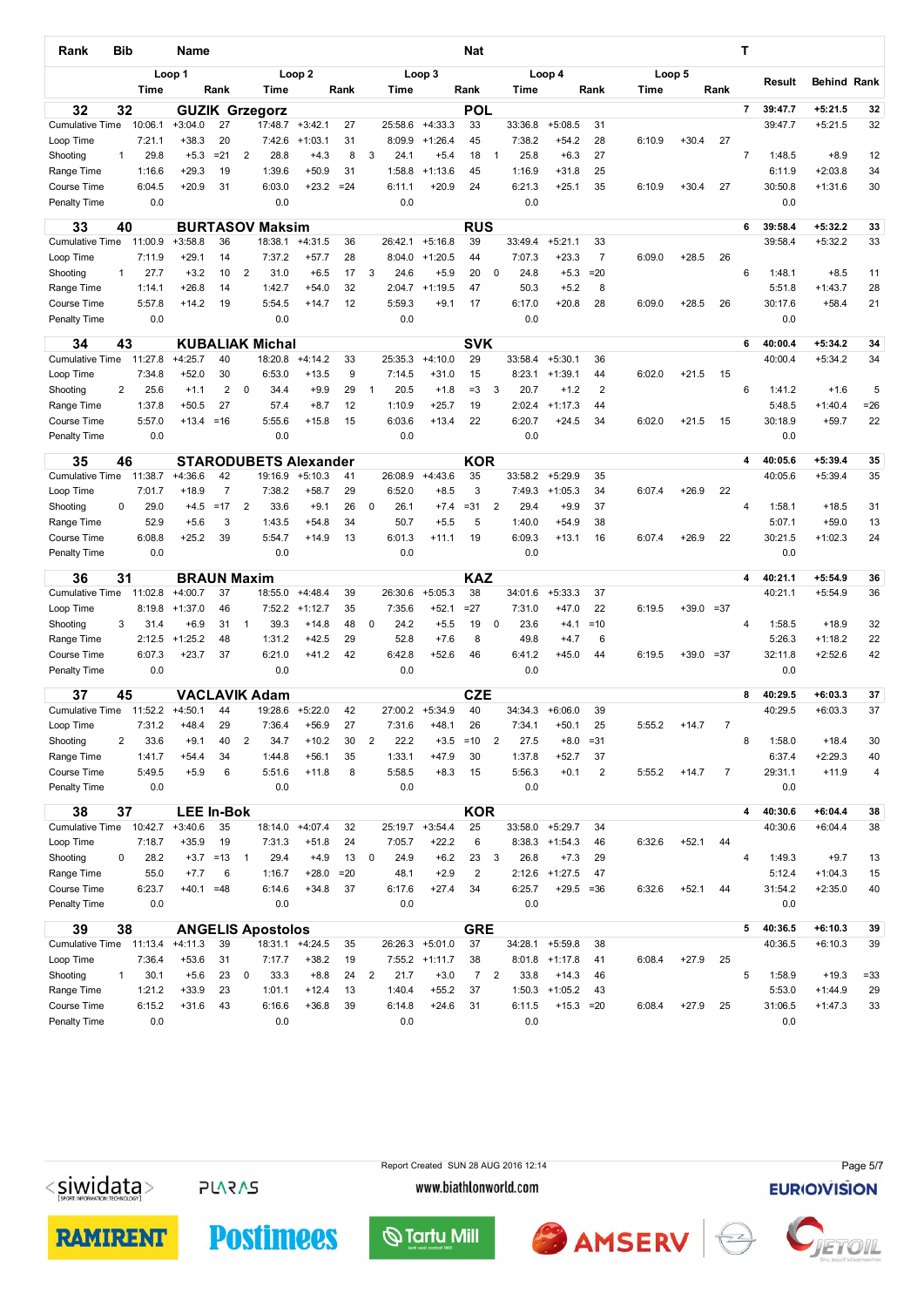| Rank                                | Bib |                   | Name                   |          |                |                            |                        |              |                |                   |                               | <b>Nat</b>              |                |                   |                               |          |             |         |      | т                       |                   |                        |          |
|-------------------------------------|-----|-------------------|------------------------|----------|----------------|----------------------------|------------------------|--------------|----------------|-------------------|-------------------------------|-------------------------|----------------|-------------------|-------------------------------|----------|-------------|---------|------|-------------------------|-------------------|------------------------|----------|
|                                     |     |                   | Loop 1                 |          |                |                            | Loop <sub>2</sub>      |              |                |                   | Loop 3                        |                         |                |                   | Loop 4                        |          |             | Loop 5  |      |                         | Result            | Behind Rank            |          |
|                                     |     | <b>Time</b>       |                        | Rank     |                | Time                       |                        | Rank         |                | Time              |                               | Rank                    |                | <b>Time</b>       |                               | Rank     | <b>Time</b> |         | Rank |                         |                   |                        |          |
| 40                                  | 17  |                   | <b>FAUR Remus</b>      |          |                |                            |                        |              |                |                   |                               | <b>ROU</b>              |                |                   |                               |          |             |         |      | 8                       | 41:17.2           | $+6:51.0$              | 40       |
| <b>Cumulative Time</b>              |     | 9:59.4<br>7:42.4  | $+2:57.3$<br>$+59.6$   | 25<br>35 |                | 18:27.2<br>8:27.8          | $+4:20.6$<br>$+1:48.3$ | 34<br>48     |                | 26:24.5<br>7:57.3 | $+4:59.2$<br>$+1:13.8$        | 36<br>40                |                | 34:44.3<br>8:19.8 | $+6:16.0$<br>$+1:35.8$        | 40<br>43 | 6:32.9      | $+52.4$ | 45   |                         | 41:17.2           | $+6:51.0$              | 40       |
| Loop Time<br>Shooting               | 2   | 29.1              | $+4.6$                 | 20       | 3              | 29.2                       | $+4.7$                 | 11           | $\mathbf{1}$   | 22.2              | $+3.5$                        | $=10$                   | $\overline{2}$ | 20.9              | $+1.4$                        | 3        |             |         |      | 8                       | 1:41.4            | $+1.8$                 | 6        |
| Range Time                          |     | 1:39.7            | $+52.4$                | 29       |                | 2:07.0                     | $+1:18.3$              | 47           |                | 1:10.0            | $+24.8$                       | $= 16$                  |                | 1:33.4            | $+48.3$                       | 34       |             |         |      |                         | 6:30.1            | $+2:22.0$              | 39       |
| Course Time                         |     | 6:02.7            | $+19.1$                | 28       |                | 6:20.8                     | $+41.0$                | 41           |                | 6:47.3            | $+57.1$                       | 47                      |                | 6:46.4            | $+50.2$                       | 47       | 6:32.9      | $+52.4$ | 45   |                         | 32:30.1           | $+3:10.9$              | 45       |
| <b>Penalty Time</b>                 |     | 0.0               |                        |          |                | 0.0                        |                        |              |                | 0.0               |                               |                         |                | 0.0               |                               |          |             |         |      |                         | 0.0               |                        |          |
| 41                                  | 39  |                   |                        |          |                | <b>HOFFMANN Peter</b>      |                        |              |                |                   |                               | <b>GER</b>              |                |                   |                               |          |             |         |      | 4                       | 41:17.3           | $+6:51.1$              | 41       |
| <b>Cumulative Time</b>              |     | 11:40.2           | $+4:38.1$              | 43       |                | 19:55.1                    | $+5:48.5$              | 43           |                | 27:20.5           | $+5:55.2$                     | 41                      |                | 34:51.3           | $+6:23.0$                     | 41       |             |         |      |                         | 41:17.3           | $+6:51.1$              | 41       |
| Loop Time                           |     | 7:59.2            | $+1:16.4$              | 41       |                | 8:14.9                     | $+1:35.4$              | 44           |                | 7:25.4            | $+41.9$                       | 20                      |                | 7:30.8            | $+46.8$                       | $= 20$   | 6:26.0      | $+45.5$ | 41   |                         |                   |                        |          |
| Shooting                            | 2   | 36.3              | $+11.8$                | 49       | $\overline{2}$ | 36.1                       | $+11.6$                | 38           | $\mathbf 0$    | 27.8              | $+9.1$                        | 39                      | $\mathbf 0$    | 32.3              | $+12.8$                       | 45       |             |         |      | 4                       | 2:12.5            | $+32.9$                | 45       |
| Range Time                          |     | 1:46.0<br>6:13.2  | $+58.7$<br>$+29.6$     | 42<br>42 |                | 1:49.3<br>6:25.6           | $+1:00.6$              | $= 39$<br>44 |                | 52.7<br>6:32.7    | $+7.5$<br>$+42.5$             | $\overline{7}$<br>$=42$ |                | 55.8<br>6:35.0    | $+10.7$<br>$+38.8$            | 11<br>42 | 6:26.0      | $+45.5$ | 41   |                         | 5:23.8<br>32:12.5 | $+1:15.7$<br>$+2:53.3$ | 20<br>43 |
| Course Time<br><b>Penalty Time</b>  |     | 0.0               |                        |          |                | 0.0                        | $+45.8$                |              |                | 0.0               |                               |                         |                | 0.0               |                               |          |             |         |      |                         | 0.0               |                        |          |
|                                     |     |                   |                        |          |                |                            |                        |              |                |                   |                               |                         |                |                   |                               |          |             |         |      |                         |                   |                        |          |
| 42<br><b>Cumulative Time</b>        | 44  |                   |                        |          |                | <b>REMMELG Martin</b>      |                        |              |                |                   |                               | <b>EST</b>              |                |                   |                               |          |             |         |      | 6                       | 41:36.0           | $+7:09.8$              | 42       |
| Loop Time                           |     | 11:33.6<br>7:37.6 | $+4:31.5$<br>$+54.8$   | 41<br>32 |                | 18:52.5<br>7:18.9          | $+4:45.9$<br>$+39.4$   | 38<br>20     |                | 27:26.1<br>8:33.6 | $+6:00.8$<br>$+1:50.1$        | 42<br>48                |                | 35:19.6<br>7:53.5 | $+6:51.3$<br>$+1:09.5$        | 42<br>36 | 6:16.4      | $+35.9$ | 35   |                         | 41:36.0           | $+7:09.8$              | 42       |
| Shooting                            | 2   | 33.0              | $+8.5$                 | 38       | 0              | 33.8                       | $+9.3$                 | 27           | 3              | 29.9              | $+11.2$                       | 44                      | $\overline{1}$ | 36.8              | $+17.3$                       | 48       |             |         |      | 6                       | 2:13.5            | $+33.9$                | 46       |
| Range Time                          |     | 1:42.2            | $+54.9$                | 35       |                | 57.0                       | $+8.3$                 | 11           |                | 2:08.9            | $+1:23.7$                     | 48                      |                | 1:21.6            | $+36.5$                       | 30       |             |         |      |                         | 6:09.7            | $+2:01.6$              | 33       |
| Course Time                         |     | 5:55.4            | $+11.8$                | 13       |                | 6:21.9                     | $+42.1$                | 43           |                | 6:24.7            | $+34.5$                       | 39                      |                | 6:31.9            | $+35.7$                       | 41       | 6:16.4      | $+35.9$ | 35   |                         | 31:30.3           | $+2:11.1$              | 38       |
| <b>Penalty Time</b>                 |     | 0.0               |                        |          |                | 0.0                        |                        |              |                | 0.0               |                               |                         |                | 0.0               |                               |          |             |         |      |                         | 0.0               |                        |          |
| 43                                  | 41  |                   | <b>SIMA Michal</b>     |          |                |                            |                        |              |                |                   |                               | <b>SVK</b>              |                |                   |                               |          |             |         |      | 8                       | 42:06.4           | $+7:40.2$              | 43       |
| <b>Cumulative Time</b>              |     | 12:28.6           | $+5:26.5$              | 45       |                | 20:01.9                    | $+5:55.3$              | 44           |                | 28:02.3           | $+6:37.0$                     | 43                      |                | 35:36.8           | $+7:08.5$                     | 43       |             |         |      |                         | 42:06.4           | $+7:40.2$              | 43       |
| Loop Time                           |     | 8:38.6            | $+1:55.8$              | 50       |                | 7:33.3                     | $+53.8$                | 25           |                | 8:00.4            | $+1:16.9$                     | 42                      |                | 7:34.5            | $+50.5$                       | 26       | 6:29.6      | $+49.1$ | 43   |                         |                   |                        |          |
| Shooting                            | 4   | 36.5              | $+12.0$                | 50       | $\mathbf{1}$   | 32.2                       | $+7.7$                 | 20           | $\overline{2}$ | 27.2              | $+8.5$                        | 38                      | $\mathbf{1}$   | 31.3              | $+11.8$                       | 42       |             |         |      | 8                       | 2:07.2            | $+27.6$                | 42       |
| Range Time                          |     | 2:37.9            | $+1:50.6$              | 51       |                | 1:21.1                     | $+32.4$                | 25<br>35     |                | 1:40.9            | $+55.7$                       | 39                      |                | 1:18.7            | $+33.6$                       | 29<br>26 |             |         |      |                         | 6:58.6            | $+2:50.5$              | 45       |
| Course Time<br><b>Penalty Time</b>  |     | 6:00.7<br>0.0     | $+17.1$                | 23       |                | 6:12.2<br>0.0              | $+32.4$                |              |                | 6:19.5<br>0.0     | $+29.3$                       | 36                      |                | 6:15.8<br>0.0     | $+19.6$                       |          | 6:29.6      | $+49.1$ | 43   |                         | 31:17.8<br>0.0    | $+1:58.6$              | 34       |
|                                     |     |                   |                        |          |                |                            |                        |              |                |                   |                               |                         |                |                   |                               |          |             |         |      |                         |                   |                        |          |
| 44                                  | 42  |                   |                        |          |                | <b>LOBO ESCOLAR Victor</b> |                        |              |                |                   |                               | <b>ESP</b>              |                |                   | $+9:04.1$                     |          |             |         |      | $\overline{7}$          | 43:58.2           | +9:32.0                | 44       |
| <b>Cumulative Time</b><br>Loop Time |     | 12:59.7<br>9:06.7 | $+5:57.6$<br>$+2:23.9$ | 46<br>51 |                | 21:08.8<br>8:09.1          | $+7:02.2$<br>$+1:29.6$ | 45<br>42     |                | 29:32.9<br>8:24.1 | $+8:07.6$<br>$+1:40.6$        | 44<br>47                |                | 37:32.4<br>7:59.5 | $+1:15.5$                     | 44<br>38 | 6:25.8      | $+45.3$ | 40   |                         | 43:58.2           | $+9:32.0$              | 44       |
| Shooting                            | 3   | 40.1              | $+15.6$                | 51       | $\mathbf{1}$   | 45.3                       | $+20.8$                | 49           | $\overline{2}$ | 28.7              | $+10.0$                       | 43                      | $\mathbf{1}$   | 24.6              | $+5.1$                        | $=16$    |             |         |      | $\overline{7}$          | 2:18.7            | $+39.1$                | 49       |
| Range Time                          |     | 2:21.5            | $+1:34.2$              | 49       |                | 1:37.7                     | $+49.0$                | 30           |                | 1:43.6            | $+58.4$                       | $=42$                   |                | 1:16.3            | $+31.2$                       | $= 23$   |             |         |      |                         | 6:59.1            | $+2:51.0$              | 46       |
| Course Time                         |     | 6:45.2            | $+1:01.6$              | 52       |                | 6:31.4                     | $+51.6$                | 47           |                | 6:40.5            | $+50.3$                       | 45                      |                | 6:43.2            | $+47.0$                       | 46       | 6:25.8      | $+45.3$ | 40   |                         | 33:06.1           | $+3:46.9$              | 47       |
| <b>Penalty Time</b>                 |     | 0.0               |                        |          |                | 0.0                        |                        |              |                | 0.0               |                               |                         |                | 0.0               |                               |          |             |         |      |                         | 0.0               |                        |          |
| 45                                  | 50  |                   |                        |          |                | <b>OGARKOV Alexander</b>   |                        |              |                |                   |                               | <b>RUS</b>              |                |                   |                               |          |             |         |      | 6                       | 44:24.1           | +9:57.9                | 45       |
| <b>Cumulative Time</b>              |     | 14:24.9           | $+7:22.8$              | 49       |                | 22:14.1                    | $+8:07.5$              | 47           |                | 29:59.8           | $+8:34.5$                     | 45                      |                | 37:49.6           | $+9:21.3$                     | 45       |             |         |      |                         | 44:24.1           | $+9:57.9$              | 45       |
| Loop Time                           |     | 8:28.9            | $+1:46.1$              | 47       |                |                            | 7:49.2 +1:09.7         | 34           |                |                   | 7:45.7 +1:02.2                | 33                      |                | 7:49.8            | $+1:05.8$                     | 35       | 6:34.5      | $+54.0$ | 46   |                         |                   |                        |          |
| Shooting                            | 3   | 31.0              | $+6.5$                 | 27       | $\mathbf{1}$   | 28.5                       | $+4.0$                 | 6            | $\mathbf{1}$   | 23.4              | $+4.7$                        | 15                      | $\mathbf{1}$   | 34.5              | $+15.0$                       | 47       |             |         |      | 6                       | 1:57.4            | $+17.8$                | 29       |
| Range Time                          |     | 2:11.8            | $+1:24.5$              | 47       |                | 1:18.8                     | $+30.1$                | 23           |                | 1:13.0            | $+27.8$                       | 22                      |                | 1:24.1            | $+39.0$                       | 31       |             |         |      |                         | 6:07.7            | $+1:59.6$              | 32       |
| <b>Course Time</b><br>Penalty Time  |     | 6:17.1<br>0.0     | $+33.5$                | 45       |                | 6:30.4<br>0.0              | $+50.6$                | 46           |                | 6:32.7<br>0.0     | $+42.5 = 42$                  |                         |                | 6:25.7<br>0.0     | $+29.5 = 36$                  |          | 6:34.5      | $+54.0$ | 46   |                         | 32:20.4<br>0.0    | $+3:01.2$              | 44       |
|                                     |     |                   |                        |          |                |                            |                        |              |                |                   |                               |                         |                |                   |                               |          |             |         |      |                         |                   |                        |          |
| 46<br><b>Cumulative Time</b>        | 49  |                   |                        |          |                | <b>SUSLAVICIUS Rokas</b>   | $22:16.8$ +8:10.2      |              |                |                   |                               | LTU                     |                |                   |                               |          |             |         |      | $\overline{\mathbf{r}}$ | 45:17.2           | $+10:51.0$             | 46       |
| Loop Time                           |     | 13:44.9<br>8:08.9 | $+6:42.8$<br>$+1:26.1$ | 48<br>44 |                |                            | $8:31.9$ +1:52.4       | 48<br>49     |                | 30:38.0           | $+9:12.7$<br>$8:21.2$ +1:37.7 | 46<br>46                |                | 8:00.0            | 38:38.0 +10:09.7<br>$+1:16.0$ | 46<br>39 | 6:39.2      | $+58.7$ | 47   |                         | 45:17.2           | $+10:51.0$             | 46       |
| Shooting                            | 2   | 35.3              | $+10.8$                | $=46$    | $\overline{2}$ | 39.0                       | $+14.5$                | 47           | $\overline{c}$ | 27.0              | $+8.3$                        | 36                      | $\mathbf{1}$   | 24.1              | $+4.6$                        | $=14$    |             |         |      | $\overline{7}$          | 2:05.4            | $+25.8$                | 39       |
| Range Time                          |     | 1:48.6            | $+1:01.3$              | 43       |                |                            | $1:58.8$ +1:10.1       | 43           |                | 1:41.8            | $+56.6$                       | 40                      |                | 1:17.1            | $+32.0$                       | 26       |             |         |      |                         | 6:46.3            | $+2:38.2$              | 43       |
| Course Time                         |     | 6:20.3            | $+36.7$                | 46       |                | 6:33.1                     | $+53.3$                | 48           |                | 6:39.4            | $+49.2$                       | 44                      |                | 6:42.9            | $+46.7$                       | 45       | 6:39.2      | $+58.7$ | 47   |                         | 32:54.9           | $+3:35.7$              | 46       |
| Penalty Time                        |     | 0.0               |                        |          |                | 0.0                        |                        |              |                | 0.0               |                               |                         |                | 0.0               |                               |          |             |         |      |                         | 0.0               |                        |          |
| 47                                  | 51  |                   |                        |          |                | <b>LUSA Daumants</b>       |                        |              |                |                   |                               | <b>LAT</b>              |                |                   |                               |          |             |         |      | 9                       | 46:22.4           | $+11:56.2$             | 47       |
| <b>Cumulative Time</b>              |     | 14:49.9           | $+7:47.8$              | 50       |                | 23:02.7                    | $+8:56.1$              | 49           |                | 30:48.5           | $+9:23.2$                     | 47                      |                |                   | 39:58.7 +11:30.4              | 47       |             |         |      |                         | 46:22.4           | $+11:56.2$             | 47       |
| Loop Time                           |     | 7:52.9            | $+1:10.1$              | 40       |                |                            | $8:12.8$ +1:33.3       | 43           |                |                   | $7:45.8$ +1:02.3              | 34                      |                |                   | $9:10.2 +2:26.2$              | 48       | 6:23.7      | $+43.2$ | 39   |                         |                   |                        |          |
| Shooting                            | 2   | 35.8              | $+11.3$                | 48       | $\overline{2}$ | 35.4                       | $+10.9$                | $= 35$       | $\mathbf{1}$   | 25.9              | $+7.2$                        | 30                      | 4              | 29.5              | $+10.0$                       | 38       |             |         |      | 9                       | 2:06.6            | $+27.0$                | 41       |
| Range Time                          |     | 1:45.8            | $+58.5$                | 41       |                | 1:46.7                     | $+58.0$                | 38           |                | 1:13.4            | $+28.2$                       | 23                      |                | 2:33.9            | $+1:48.8$                     | 49       |             |         |      |                         | 7:19.8            | $+3:11.7$              | 47       |
| Course Time<br><b>Penalty Time</b>  |     | 6:07.1<br>0.0     | $+23.5$                | 36       |                | 6:26.1<br>0.0              | $+46.3$                | 45           |                | 6:32.4<br>0.0     | $+42.2$                       | 41                      |                | 6:36.3<br>0.0     | $+40.1$                       | 43       | 6:23.7      | $+43.2$ | 39   |                         | 32:05.6<br>0.0    | $+2:46.4$              | 41       |
|                                     |     |                   |                        |          |                |                            |                        |              |                |                   |                               |                         |                |                   |                               |          |             |         |      |                         |                   |                        |          |

**RAMIRENT** 

**PLARAS** 

Report Created SUN 28 AUG 2016 12:14

# Page 6/7**EURIOVISION**



www.biathlonworld.com

**Postimees** *<u>Middle</u>*